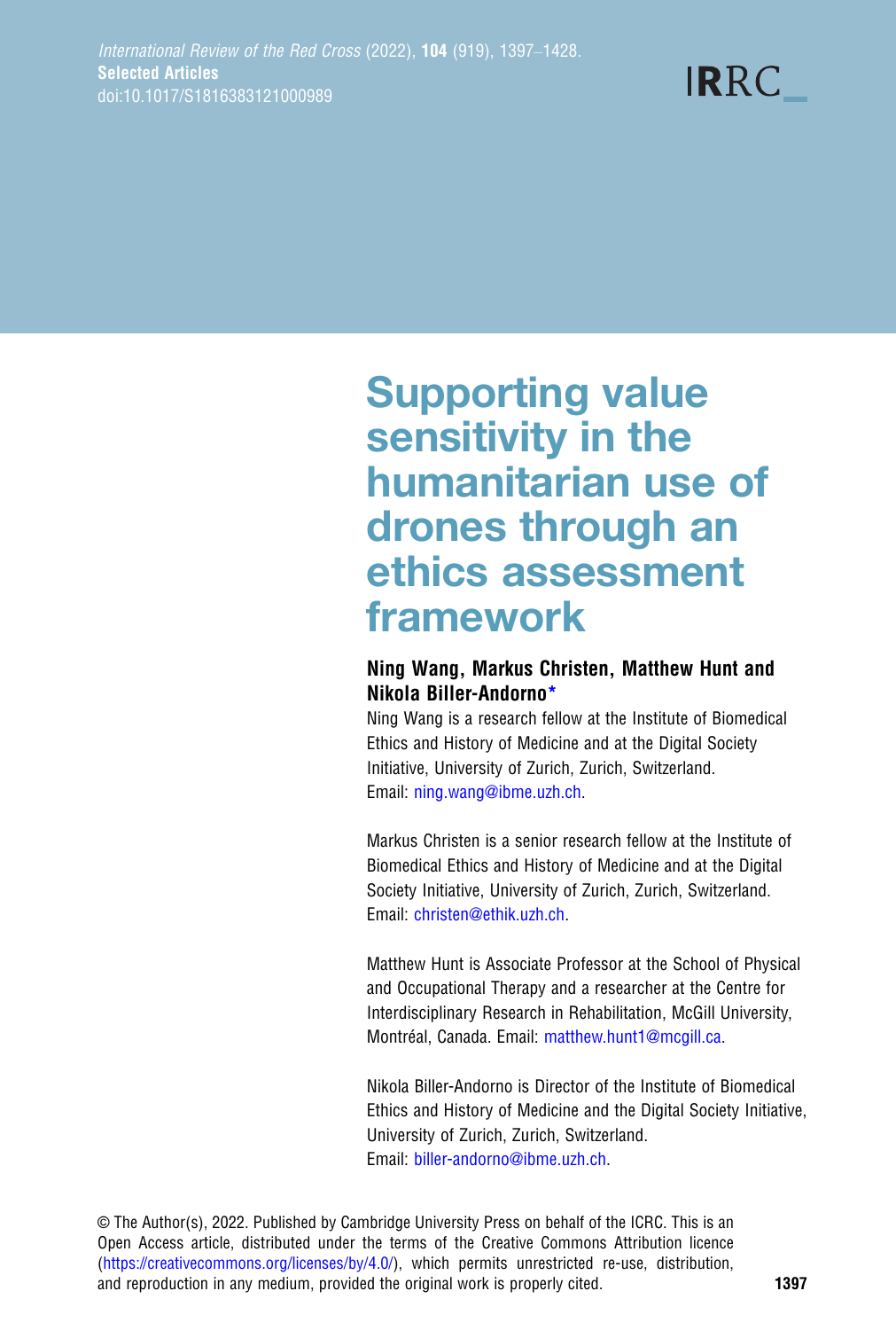## **Abstract**

The current humanitarian use of drones is focused on two applications: disaster mapping and medical supply delivery. In response to the growing interest in drone deployment in the aid sector, we sought to develop a resource to support value sensitivity in humanitarian drone activities. Following a bottom-up approach encompassing a comprehensive literature review, two empirical studies, a review of guidance documents, and consultations with experts, this work illuminates the nature and scope of ethical challenges encountered by humanitarian organizations embarking upon innovation programmes. The Framework for the Ethics Assessment of Humanitarian Drones (FEAHD) identifies five values and five key questions related to ethical considerations along the decision chain of humanitarian drone activities. It fills a gap between high-level, principle-based guidance related to humanitarian innovation, and detailed operation-oriented checklists for projects involving the use of drones. In this way, the FEAHD contributes to support value sensitivity in the humanitarian use of drones.

Keywords: humanitarian drones, disaster mapping, medical supply delivery, value sensitive innovation, technology ethics.

did did did

## Introduction

Emerging technologies are widely used in humanitarian and development settings by aid agencies around the globe<sup>1</sup> – a development that has also been discussed critically in the humanitarian sector.2 Nevertheless, as humanitarian needs and the complexity of aid programmes in challenging conditions continue to expand, populations affected by natural disasters or living in remote locations experience significant obstacles to recovery in post-disaster environments or to receive aid supplies. This situation potentially widens the gap of equitable access to assistance for people experiencing heightened vulnerability.

Funding statement: This research is supported by a grant from the Swiss Network for International Studies (SNIS) and a grant from the Swiss National Science Foundation (SNSF), who generously funded our research project "Value Sensitive Innovation: Integrating Values in the Humanitarian Use of Drones".

<sup>1</sup> United Nations Office for the Coordination of Humanitarian Affairs (OCHA), From Digital Promise to Frontline Practice: New and Emerging Technologies in Humanitarian Action, April 2021, available at: <https://www.unocha.org/sites/unocha/files/OCHA%20Technology%20Report.pdf> (all internet references were accessed in January 2022).

<sup>2</sup> Kristin Sandvik, Maria Jumbert, John Karlsrud and Mareile Kaufmann, "Humanitarian Technology: A Critical Research Agenda", International Review of the Red Cross, Vol. 96, No. 893, 2014; Kristin Sandvik, Katja Jacobsen and Sean McDonald, "Do No Harm: A Taxonomy of the Challenges of Humanitarian Experimentation", International Review of the Red Cross, Vol. 99, No. 904, 2017.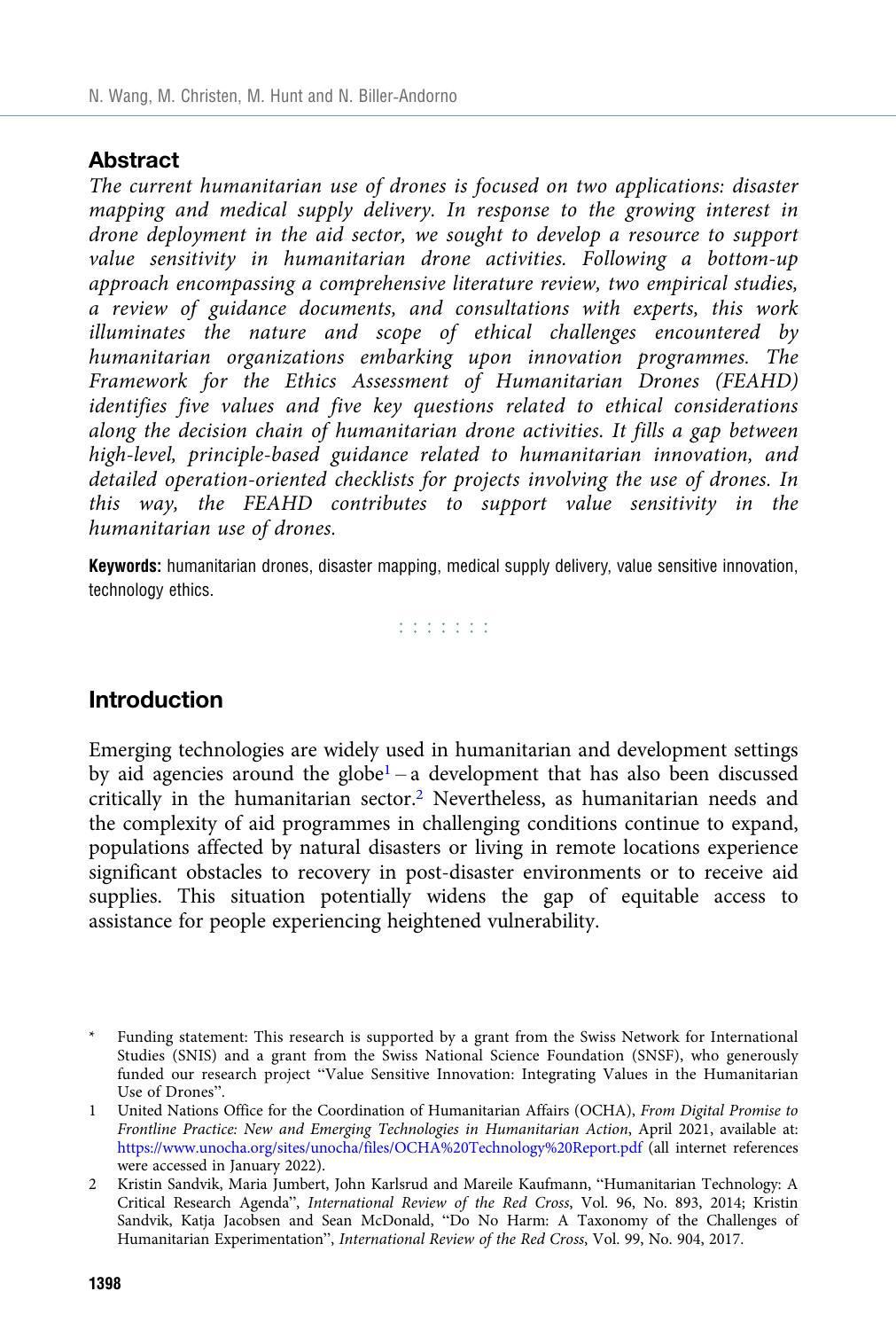As a prominent example of emerging technologies, drones<sup>3</sup> are increasingly being employed to address such barriers.<sup>4</sup> For example, they can be used to support humanitarian operations by collecting high-resolution aerial imagery from above, or to overcome the so-called "last mile challenge", whereby aid supplies cannot be easily delivered to end-users due to logistical obstacles.<sup>5</sup> According to van Wynsberghe and Comes,<sup>6</sup> the first drones deployed in the humanitarian sector were used for peacekeeping surveillance in the Democratic Republic of Congo in 2006.7 The current practice of the humanitarian use of drones (HUD) revolves around two main applications: disaster mapping and medical supply delivery.8 The "good drones", or, more specifically, the "humanitarian drones"<sup>9</sup> offer novel solutions that harness this technology to provide disaster relief or aid supplies to those in need.<sup>10</sup>

The rising use of the "good drones" has required sustained engagement among a diverse set of actors. These activities have brought together aircraft and drone manufacturers, insurance companies, airspace regulators, ministries of health, as well as development and humanitarian workers, to collaborate in new

- 3 Within the context of this article, the term "drones" refers to and is used interchangeably with – "unmanned aerial vehicles" (UAVs), "unmanned aerial systems" (UASs), "remotely piloted aircrafts" (RPAs) or "remotely piloted aircraft systems" (RPASs). While different technical definitions of drones exist, according to Floreano and Wood (2015), they are electrically powered aircraft of small size, with limited flight range and duration, flying above the ground (semi-)autonomously, within or beyond a pilot's visual line of sight. Although there are various types of drones in terms of mechanical structure (such as fixed-wing, rotary-wing and multi-copters), according to Christen et al. (2018), most drones used in humanitarian contexts are fixed-wing or multi-copters below 30 kg. Dario Floreano and Robert J. Wood, "Science, Technology and the Future of Small Autonomous Drones", Nature, Vol. 521, No. 7553, 2015; Markus Christen, Michel Guillaume, Maxinilian Jablonowski, Peter Lenhart and Kurt Moll, "Zivile Drohnen – Herausforderungen und Perspektiven", TA Swiss, vdf Hochschulverlag AG, Zurich, 2018.
- 4 Ning Wang, Markus Christen and Matthew Hunt, "Ethical Considerations Associated with 'Humanitarian Drones': A Scoping Literature Review", Science and Engineering Ethics, Vol. 27. No. 51, 2021; Aimee van Wynsberghe, Denise Soesilo, Thomasen Kristen and Noel Sharkey, Drones in the Service of Society, Foundation of Responsible Robotics, 2018.
- 5 Jack C. Chow, The Case for Humanitarian Drones, Open Canada, 2012, available at: [https://opencanada.](https://opencanada.org/the-case-for-humanitarian-drones/) [org/the-case-for-humanitarian-drones/](https://opencanada.org/the-case-for-humanitarian-drones/); Austin Choi-Fitzpatrick, "Drones for Good: Technological Innovations, Social Movements, and the State", Journal of International Affairs, Vol. 68, No. 1, 2014; Bart Custers, "Drones Here, There and Everywhere", in Bart Custers (ed.), The Future of Drone Use: Opportunities and Threats from Ethical and Legal Perspectives, Springer, Heidelberg, 2016.
- 6 Aimee van Wynsberghe and Tina Comes, "Drones in Humanitarian Contexts, Robot Ethics, and the Human–Robot Interaction", Ethics and Information Technology, Vol. 22, No. 2, 2020.
- 7 John Karlsrud and Frederik Rosén, "In the Eye of the Beholder? UN and the Use of Drones to Protect Civilians", Stability: International Journal of Security and Development, Vol. 2, No. 2, 2013.
- It is worth emphasizing that the humanitarian use of drones is commonly understood as within the framework of the Humanitarian Action, Development and Peace Nexus, which includes a wide range of practices, including activities such as assessing water supply infrastructure or crop monitoring.
- 9 Within the context of this article, by "humanitarian drones", we refer to the deployment of drones by humanitarian actors in three situations: acute humanitarian crisis settings, including relief efforts during emergencies arising from events such as natural disasters, epidemic outbreaks or mass population displacement; immediate post-crisis settings, including post-disaster recovery and reconstruction efforts for populations affected by a humanitarian crisis; and long-term crisis-resilience or development projects, including activities related to medical commodity delivery or health supply chain management to strengthen resilience and mitigate risks.
- 10 A. van Wynsberghe and T. Comes, above note 6.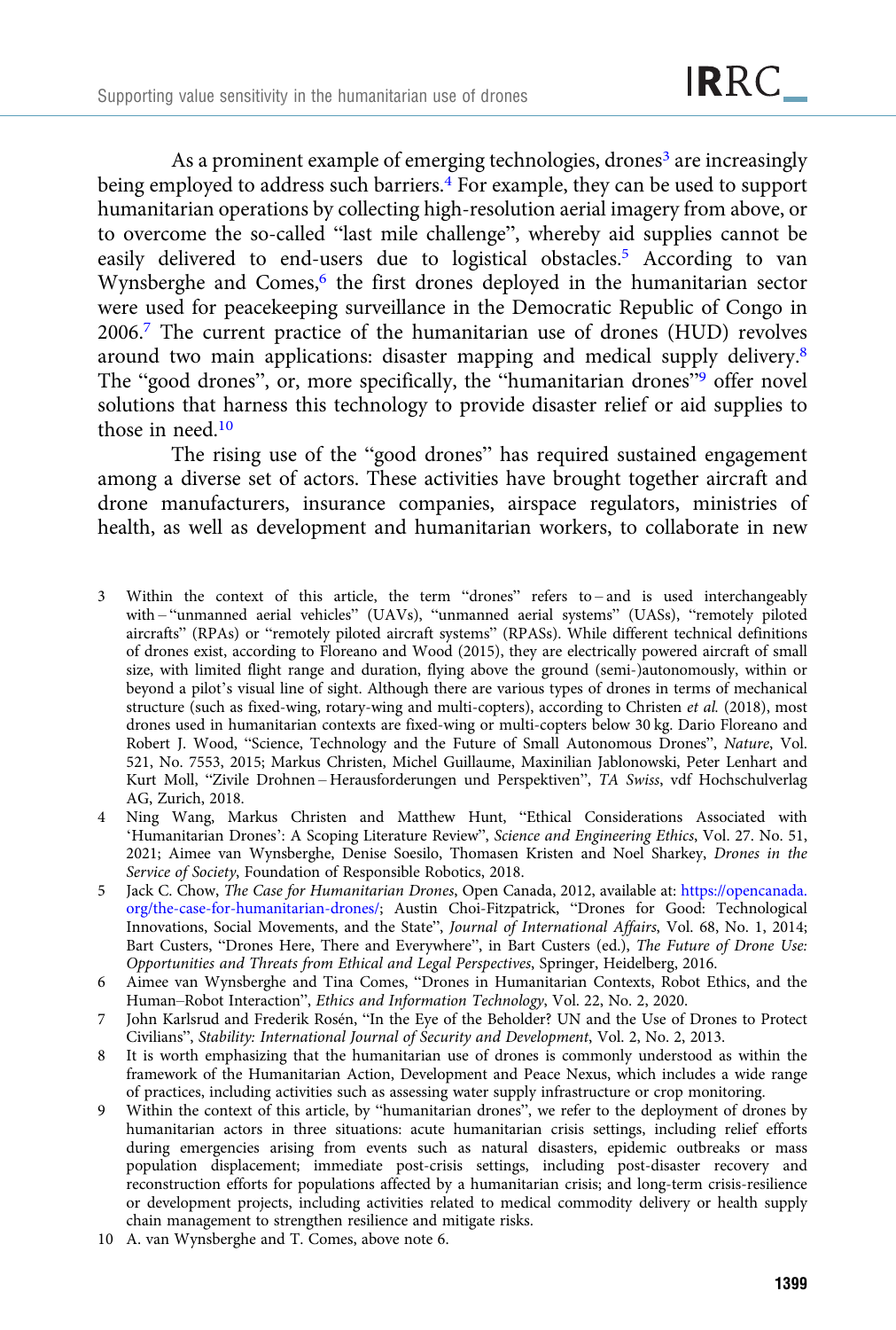ways. This situation presents communication and operational challenges given the different areas of expertise, approaches, and vocabulary used in daily operations across these different actors.<sup>11</sup> The diversity of entities involved in HUD is illustrated by the following: many international organizations (IOs) active in the humanitarian field<sup>12</sup> have explored the use of drones for mapping and cargo delivery in their projects; multiple donors $13$  have funded cargo drone projects; and a range of other organizations<sup>14</sup> are engaged in regulatory development or governance work related to HUD.

Another key actor is the drone industry. It is dynamic and changing quickly, and has been described as reinventing itself every eight years.<sup>15</sup> In contrast, the conventional aviation industry moves much more slowly. Civil aviation authorities are accustomed to adapting their guidelines at a pace that matches developments in the aviation industry. This pace is insufficient to keep up with the speed of change in the drone sector. Authorities thus find themselves under pressure to act quickly yet maintain rigorous and thorough processes, and to be focused on public safety and equity.<sup>16</sup> Aligning these goals can be particularly challenging if powerful companies with substantial economic interests seek to exploit this situation to influence the development of drone regulations for their own advantage.<sup>17</sup> Critics have identified risks that drones used in humanitarian contexts could disenfranchise communities and local efforts, leading to remote management, data collection, or processing dilemmas that many humanitarian organizations are ill-equipped to handle.<sup>18</sup>

In the past decade, innovation has become an area of focus in the humanitarian sector, appearing in institutional initiatives, donor speeches, policy documents and media coverage, and leading to new initiatives, partnerships and

- 11 Denise Soesilo, Patrick Meier, Audrey Lessard-Fontaine, Jessica Du Plessis and Christina Stuhlberger, Drones in Humanitarian Action: A Guide to the Use of Airborne Systems in Humanitarian Crises, Swiss Foundation for Mine Action, Geneva, 2016.
- 12 Examples include Medair, Médecins Sans Frontières (MSF), the United Nations Population Fund (UNFPA), the United Nations Children's Fund (UNICEF), the World Food Programme (WFP) and the World Health Organization (WHO).
- 13 Examples include the US Agency for International Development (USAID), the Gates Foundation and the Rockefeller Foundation.
- 14 Examples include the World Bank Group (WBG), the World Economic Forum (WEF) and the International Civil Aviation Organization (ICAO).
- 15 D. Soesilo et al., above note 11.

- 17 Ibid.
- 18 Nathaniel Raymond, Brittany Card and Ziad Al Achkar, "The Case Against Humanitarian Drones", OpenCanada Blog, 12 December 2012, available at: [https://opencanada.org/the-case-against](https://opencanada.org/the-case-against-humanitarian-drones/)[humanitarian-drones/;](https://opencanada.org/the-case-against-humanitarian-drones/) Antonio Donini and Daniel Maxwell, "From Face-to-Face to Face-to-Screen: Remote Management, Effectiveness and Accountability of Humanitarian Action in Insecure Environments", International Review of the Red Cross, Vol. 95, No. 890, 2013; Kristin Sandvik and Kerstin Lohne, "The Rise of the Humanitarian Drone: Giving Content to An Emerging Concept", Millennium: Journal of International Studies, Vol. 43, No. 1, 2014; Kristin Sandvik and Nathaniel Raymond, "Beyond the Protective Effect: Towards a Theory of Harm for Information Communication Technologies in Mass Atrocity Response", Genocide Studies and Prevention: An International Journal, Vol. 11, No. 1, 2017.

<sup>16</sup> Ibid.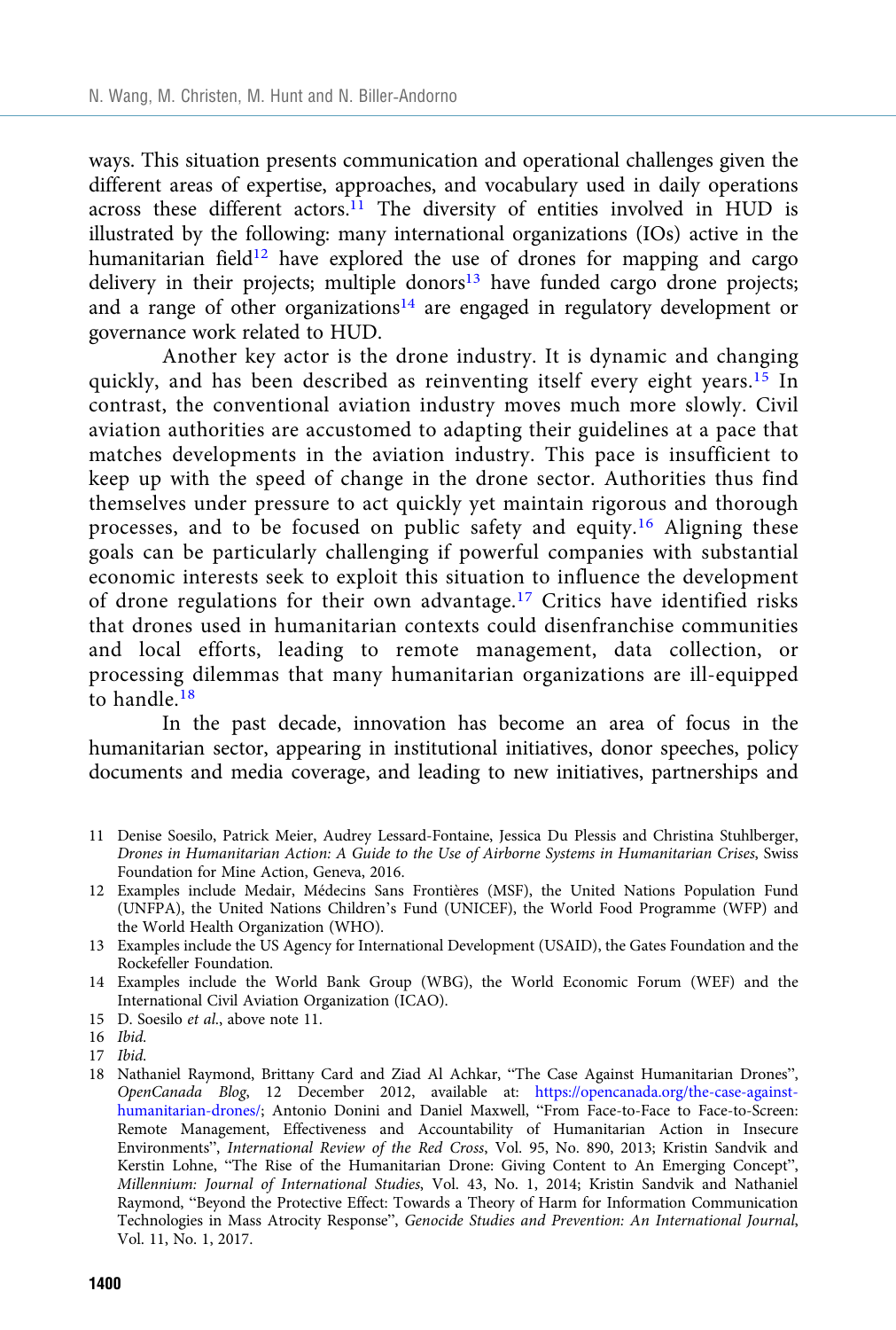funding programmes. Alongside these developments, there has been discussion of ethical principles in humanitarian innovation,<sup>19</sup> and concern expressed for whether and how populations affected by crises are benefiting from innovations.<sup>20</sup> It is, thus, important to critically appraise how technological innovation intersects with values, norms, beliefs and moral commitments,<sup>21</sup> including the relationship between technological innovation and humanitarian principles.22 If not, the relationship between innovation and experimentation may be obscured, participation and inclusion may be afforded limited attention, and risks and benefits may be unevenly distributed.<sup>23</sup> Hence, normative analysis of ethical challenges associated with humanitarian innovation is required for understanding what is at stake and how best to move forward regarding the use of emergent technology in the aid sector, including HUD.

This article aims to contribute to such an analysis by introducing an ethics assessment framework to support value sensitivity when humanitarian organizations are deciding whether and how to engage in a drone project in a particular setting. Here, value sensitivity entails close attention to how values are implicated in, and engaged by, decisions and actions. The framework has three levels: identifying values, key questions to support reflection across stages of the decision chain, and considerations for institutional preparedness related to ethics. The intent is to provide an accessible ethics support for reflection and deliberation among individuals and groups involved in HUD operations, and to encourage engagement with values in decisions about the initiation of dronerelated programmes in the humanitarian sector. The framework seeks to address a gap between high-level, principled-based guidance for innovation more generally,24 and detailed, operation-oriented checklists related to humanitarian drones.25 On a broader scale, the framework may also serve to prompt further discussion and reflection about these issues among actors from humanitarian organizations, communities, government, industry, regulatory authorities and academia, as well as technology developers, designers and engineers.

20 Kristin Sandvik, "African Drone Story", BEHEMOTH: A Journal on Civilisation, Vol. 8, No. 2, 2015.

- 21 K. Sandvik et al., 2014, above note 2; K. Sandvik, K. Jacobsen and S. McDonald, 2017, above note 2; HIF-ALNAP, above note 19.
- 22 N. Wang, M. Christen and M. Hunt, above note 4; K. Sandvik, above note 20.
- 23 K. Sandvik et al., 2014, above note 2; K. Sandvik, K. Jacobsen and S. McDonald, 2017, above note 2; K. Sandvik, above note 20.
- 24 A. Betts and L. Bloom, above note 19; HIF-ALNAP, above note 19.
- 25 WBG, Guidance Note: Managing the Risks of Unmanned Aircraft Operations in Development Projects, WBG, 2017; ICAO, Unmanned Aircraft Systems (UAS) For Humanitarian Aid and Emergency, ICAO, 2020; International Committee of the Red Cross (ICRC), Handbook on Data Protection in Humanitarian Action, 2nd ed., Geneva, 2020; Harvard Humanitarian Initiative (HHI), Humanitarian UAV Code of Conduct & Guidelines (Fully Revised Version for 2020/2021), Uavcode, 2021; USAID, UAV in Global Health: Defining A Collective Path Forward, USAID, Washington, DC, 2019.

<sup>19</sup> Alexander Betts and Louise Bloom, Humanitarian Innovation: The State of the Art, OCHA, November 2014, available at: [https://www.unocha.org/sites/unocha/files/Humanitarian%20Innovation%20The%](https://www.unocha.org/sites/unocha/files/Humanitarian%20Innovation%20The%20State%20of%20the%20Art_0.pdf) [20State%20of%20the%20Art\\_0.pdf](https://www.unocha.org/sites/unocha/files/Humanitarian%20Innovation%20The%20State%20of%20the%20Art_0.pdf); Louise Bloom and Romily Faulkner, "Innovation Spaces: Lessons from the United Nations", Third World Quarterly, Vol. 37, No. 8, 2016; Humanitarian Innovation Fund (HIF)-ALNAP, Humanitarian Innovation Guide, Elrha, 2019, available at: <https://higuide.elrha.org>.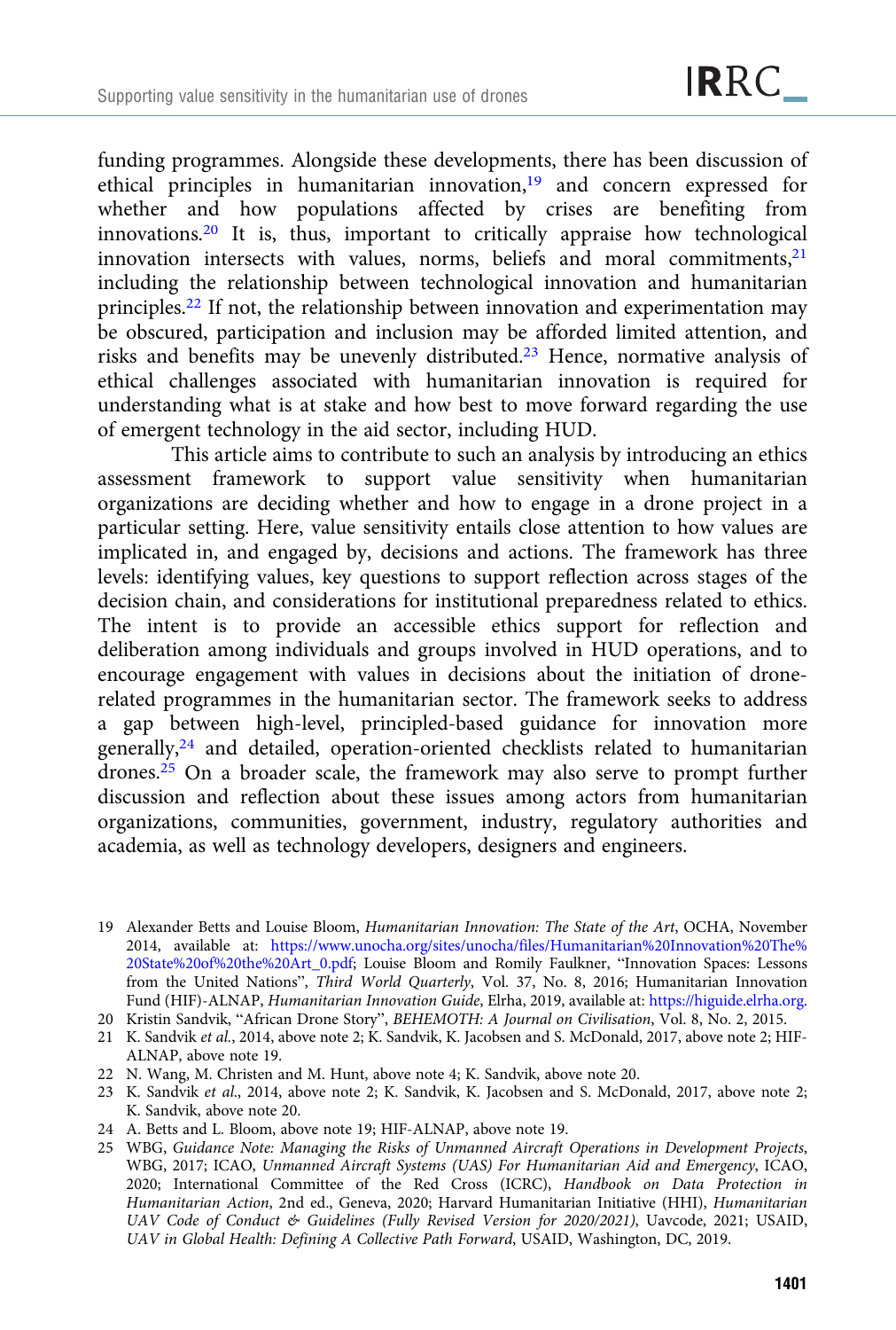In the following sections, we present the steps undertaken to develop the framework and introduce the tool that resulted from this process. The next section presents an overview of the ethical landscape of HUD based on the findings of a scoping literature review and two empirical studies that we conducted. This step allowed us to identify areas of particular salience that an ethics assessment framework for HUD should be responsive to. We then offer a comparative review of six selected guidance documents that have relevance for ethics and HUD. Reviewing key documents allowed us to consider existing guidance and possible gaps, and to orient our development process in light of existing work in this area. The multi-step consultation process that we undertook as part of the framework development is presented in the penultimate section, which also introduces the proposed framework, providing details about its content and an illustration of its application with a short vignette. The final section concludes with a discussion about the strengths and limitations of the framework, as well as recommendations for future work on this topic.

## State of knowledge about ethics and humanitarian use of drones

#### Scoping literature review

The development of the proposed framework was grounded by a comprehensive scoping literature review aimed to identify and assess how ethical considerations associated with HUD are discussed in the academic and grey literature.26 We used a mixed approach of qualitative content analysis and quantitative landscape mapping of the selected articles to inductively develop a typology of ethical considerations associated with HUD. The analysis was complemented by two consultation meetings that took place in October 2020, whereby eight participants with expertise in related fields provided feedback on provisional findings and helped us refine our analysis, including identifying potentially missing or overlooked areas in the literature.

The review presents a portrait of the expanding literature from 2012 through to early 2020 related to HUD, and how ethical considerations are understood and conceptualized across academic and grey literature sources. It illuminates areas that have been the focus of attention (e.g. minimizing risks of harm and protecting privacy), sketches the evolution of this discussion over time (e.g. moving from a focus on mapping drones towards medical cargo drones) and points to areas that have received less consideration (e.g. potential tension between profit and humanitarian goals as new markets open up and as private sector engagement increases in the humanitarian space).<sup>27</sup> The findings broadly

<sup>26</sup> N. Wang, M. Christen and M. Hunt, above note 4.

<sup>27</sup> N. Wang, M. Christen and M. Hunt, above note 4.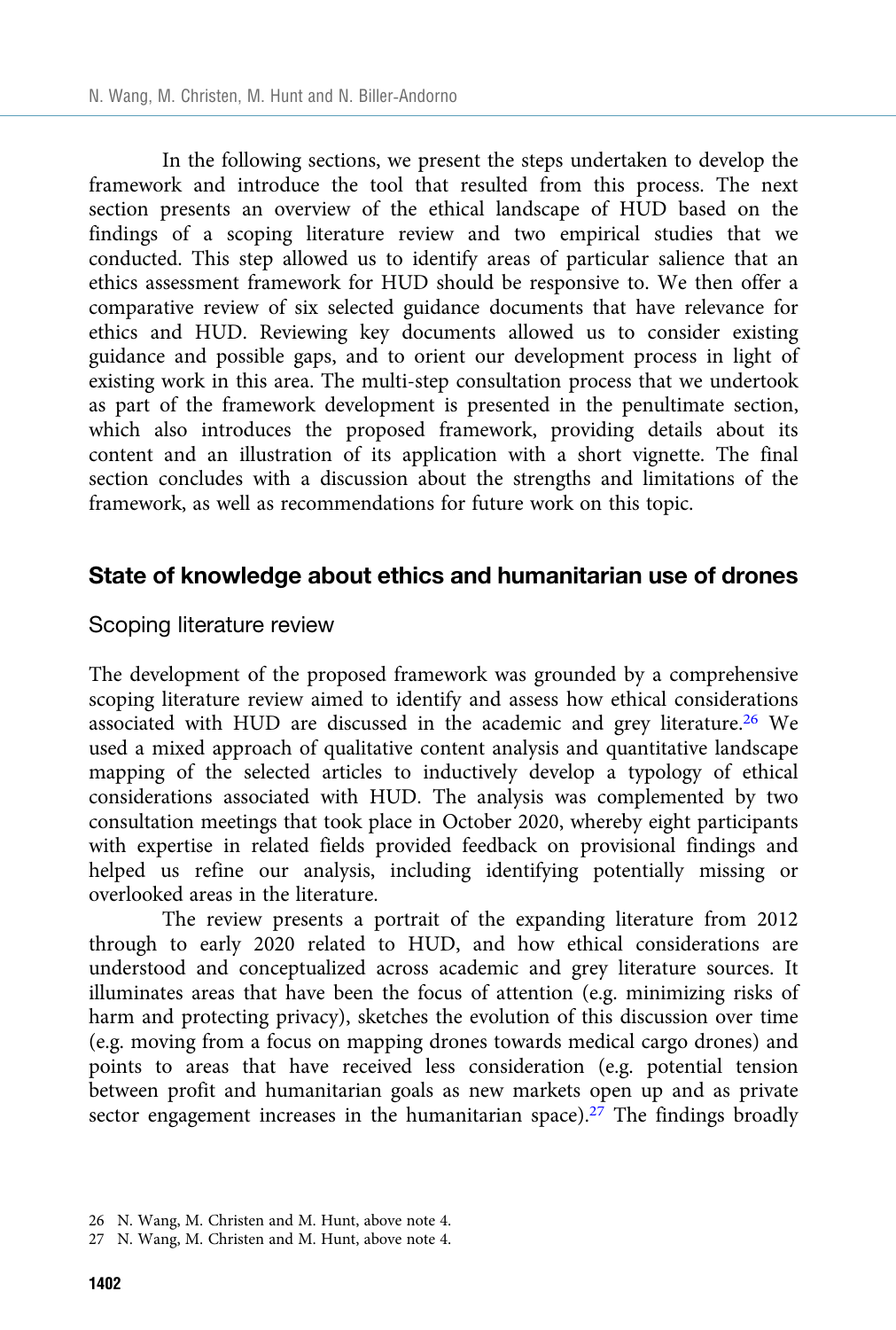overlap with the general ethical, legal and social implications (ELSI) agenda<sup>28</sup> that is widely used for technology assessment, while highlighting distinctive considerations for HUD.

The mapping of key areas of ethical concern for HUD resulting from the literature review was then used as an analytical reference to assess existing guidance documents (see [Table 4](#page-21-0)). These insights can also be situated within the rise of the humanitarian innovation movement which emerged just prior to the time period of this review, $29$  and which has led to a growing and diverse literature in its own right, including many papers critically examining ethical issues associated with innovative practices, processes and products, as well as efforts to develop ethics guidance for innovation projects.<sup>30</sup>

## Empirical studies

A second source that allowed us to orient the early phase of framework development was empirical research that we conducted, which illuminates how ethical considerations were experienced by people involved in, and affected by, HUD in two contrasting settings. The first study took place in a landslide area of rural Nepal, where the livelihood of a local community was threatened by the 2015 Nepal earthquake, and a humanitarian organization sought to improve safety by using drones to map the area due to the unstable geological conditions of the terrain.<sup>31</sup> Based on qualitative interviews conducted in 2019, this study sheds light on a real-world example where different actors were brought together in a humanitarian innovation initiative. Based on an inductive analysis of the interviews, ethical considerations were identified related to community, technology, data, regulation and stakeholders as shown in [Table 1](#page-7-0).

At the centre of the analysis lie tensions between the hopes associated with technological innovation and the realities of what it could provide. The response to the earthquake in Nepal has been repeatedly portrayed by the advocates of

<sup>28</sup> The term "ELSI" first emerged in the context of the Human Genome Project (HGP) in the USA in 1990, where researchers, medical practitioners and lay advocates began to systematically explore the ethical, legal and social implications surrounding the HGP. Katie Cottingham, "'A Decade of ELSI Research': Embracing the Past and Gazing into the Future", Science, 26 January 2001, available at: [https://www.](https://www.science.org/content/article/decade-elsi-research-embracing-past-and-gazing-future) [science.org/content/article/decade-elsi-research-embracing-past-and-gazing-future.](https://www.science.org/content/article/decade-elsi-research-embracing-past-and-gazing-future)

<sup>29</sup> HIF-ALNAP, above note 19.

<sup>30</sup> L. Bloom and R. Faulkner, above note 19; Tom Scott-Smith, "Humanitarian Neophilia: The 'Innovation Turn' and its Implications", Third World Quarterly, Vol. 37, No. 12, 2016; Benjamin White, "Refuge and History: A Critical Reading of a Polemic", Migration and Society: Advances in Research, Vol. 2, 2019; Silke Roth and Markus Luczak-Roesch, "Deconstructing the Data Life-cycle in Digital Humanitarianism", Information, Communication & Society, Vol. 23, No. 4, 2020.

<sup>31</sup> Ning Wang, "'A Successful Story that Can be Sold'? A Case Study of Humanitarian Use of Drones", Proceedings of the 2019 IEEE International Symposium on Technology and Society (ISTAS), IEEE, 2019; Ning Wang, "'We Live on Hope…' Ethical Considerations of Humanitarian Use of Drones in Post-Disaster Nepal", IEEE Technology and Society Magazine, Vol. 39, No. 3, 2020.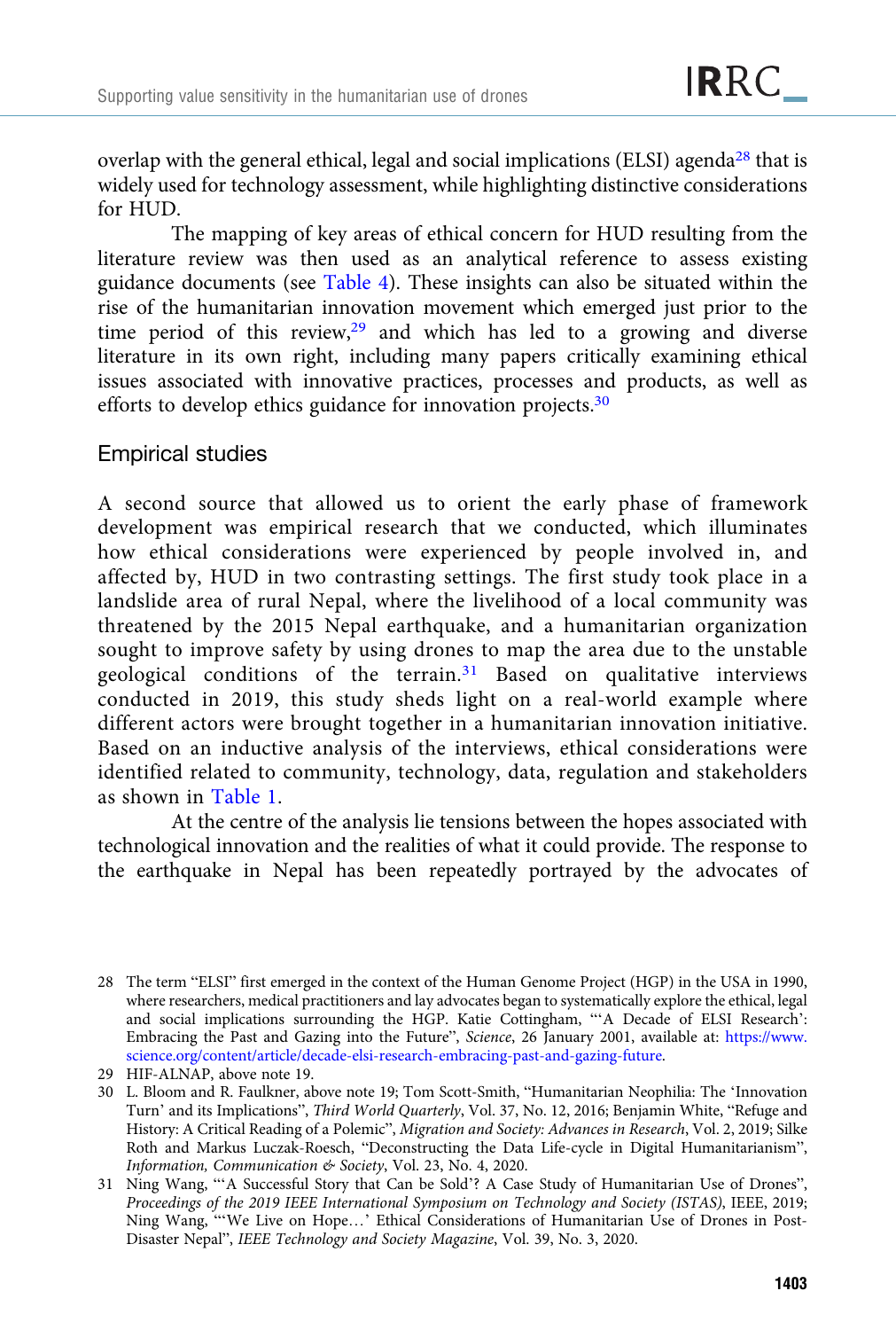| <b>Theme</b>                | <b>Focus</b>                                                                               | <b>Ethical consideration</b>                                                                                                              |
|-----------------------------|--------------------------------------------------------------------------------------------|-------------------------------------------------------------------------------------------------------------------------------------------|
| Community                   | Consent and care:<br>procedure of consent,                                                 | <i>Trust:</i> already existing <i>v</i> . newly<br>established                                                                            |
|                             | sources of consent,<br>consequences of<br>consent                                          | Hope: need for aid and<br>$\bullet$<br>dependence on external support                                                                     |
|                             |                                                                                            | Literacy: what is expected to be<br>$\bullet$<br>understood $\nu$ . what is actually<br>understood                                        |
|                             |                                                                                            | Philanthropic misconception:<br>$\bullet$<br>unrealistic expectations and<br>neglected communication gap                                  |
|                             |                                                                                            | Duty of care: being vulnerable $\nu$ .<br>being made vulnerable                                                                           |
| Technology<br>technological | Risks and benefits:<br>limitations, societal<br>implications, risk-<br>benefit assessments | Tensions, compromises and<br>$\bullet$<br>trade-offs: quality of<br>information, types of<br>technology, etc.<br>Purposes, conditions and |
|                             |                                                                                            | contexts: why, how, at what cost,<br>benefiting whom, whose<br>responsibility, etc.                                                       |
|                             |                                                                                            | Matters of concern: "silver<br>bullet" v. fundamental problems                                                                            |
|                             |                                                                                            | Priority of the agenda: hasty<br>technological advance v. sluggish<br>social, economic and political<br>growth                            |
|                             |                                                                                            | Continued                                                                                                                                 |

<span id="page-7-0"></span>Table 1. Ethical considerations - Nepal case<sup>32</sup>

technological innovation as "a success story that can be sold".<sup>33</sup> In such narratives, technology is often depicted as the "magic solution" to resolve social and structural problems.<sup>34</sup> However, the reality on the ground is more complicated, with high expectations but uncertain benefits being realized. Ultimately, the analysis can be distilled to two core aspects: (1) the role of emerging technologies in a precarious

- 33 N. Wang, 2019, above note 31.
- 34 Ibid.

<sup>32</sup> A more detailed version of this Table is presented in N. Wang, 2020, ibid.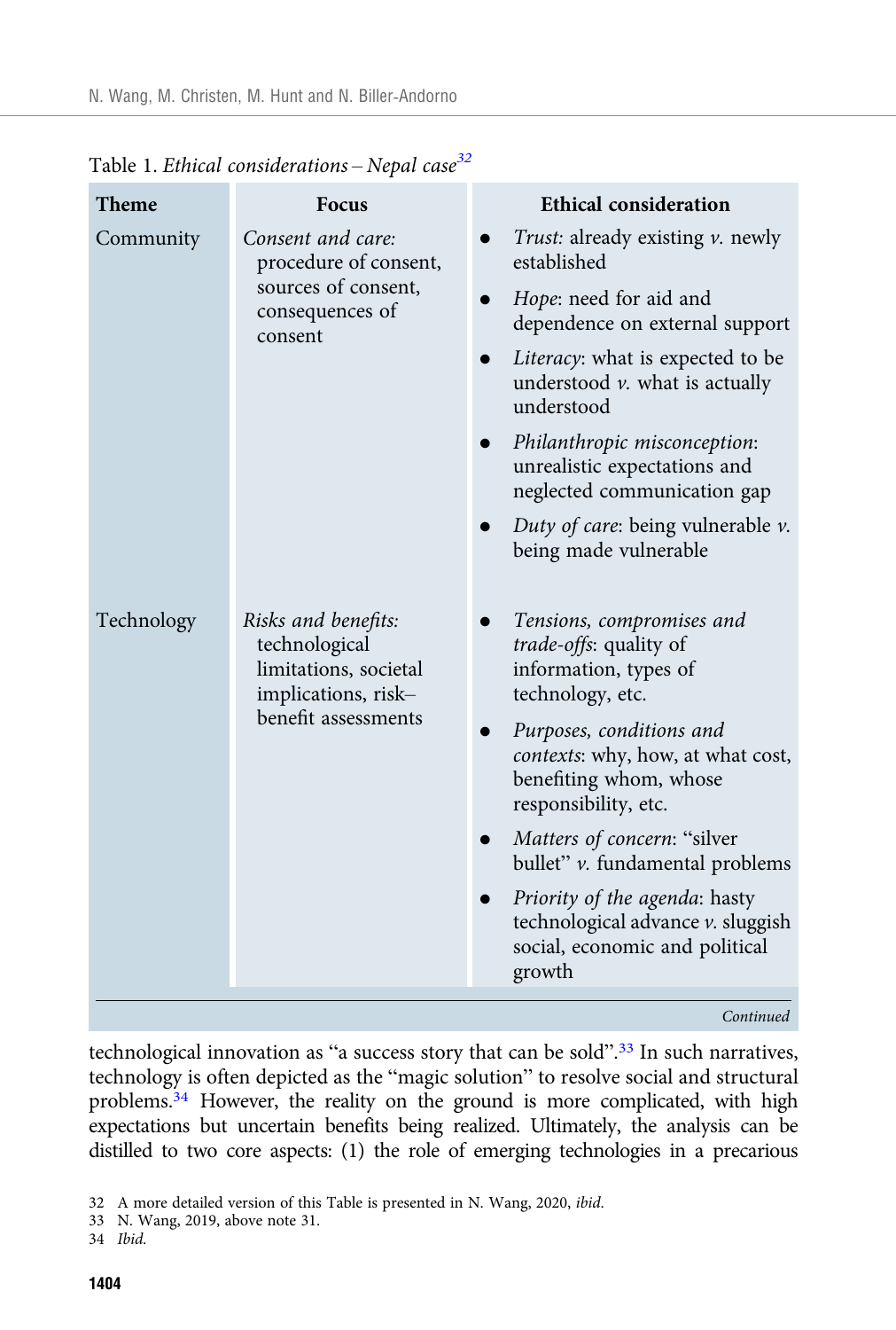IRRC\_

| <b>Theme</b> | <b>Focus</b>                                                                                         | <b>Ethical consideration</b>                                                                                                                                                                                          |
|--------------|------------------------------------------------------------------------------------------------------|-----------------------------------------------------------------------------------------------------------------------------------------------------------------------------------------------------------------------|
| Data         | Safety and security:<br>regulatory priority,<br>operational<br>guidelines                            | Data collection: degree and level<br>of data accuracy<br>Data storage and usage:<br>$\bullet$<br>compliance mechanism for data<br>safety and security<br>Data sharing: digital data<br>$\bullet$<br>management system |
| Regulation   | Authority and<br>procedure: top-down<br>force, regulatory<br>authority, provisions<br>and procedures | Lead agencies: who and at what<br>level<br>Compliance and enforcement<br>$\bullet$<br>mechanisms: content and<br>process                                                                                              |
| Stakeholders | Responsibility and<br>accountability:<br>bottom-up force,<br>moral hazard, ethical<br>standards      | Government: priority-setting<br>Humanitarian organization:<br>self-positioning<br>Community: needs-oriented<br>Ethical standards: action-<br>guiding                                                                  |

#### Table 1. Continued

context where diverse factors are at play, all of which may trigger vulnerabilities for affected populations; and (2) the role of the aid sector in an increasingly technologized ecosystem where new models of delivering humanitarian services present challenges of alignment with respect to the fundamental humanitarian principles.<sup>35</sup>

The second study took place in the lake area of Malawi, where drones were used to deliver medical supplies to two remote islands to help address the last-mile delivery challenges faced by the Government of Malawi.<sup>36</sup> In this context, in-depth

<sup>35</sup> N. Wang, 2020, above note 31.

<sup>36</sup> Ning Wang, "'As it is Africa, it is OK'? Ethical Considerations of Development Use of Drones for Delivery in Malawi", IEEE Transactions on Technology and Society, Vol. 1, No. 2, 2021a; Ning Wang, "'Killing Two Birds with One Stone'? A Case Study of Development Use of Drones", Proceedings of the 2020 IEEE International Symposium on Technology and Society (ISTAS), IEEE, 2021b.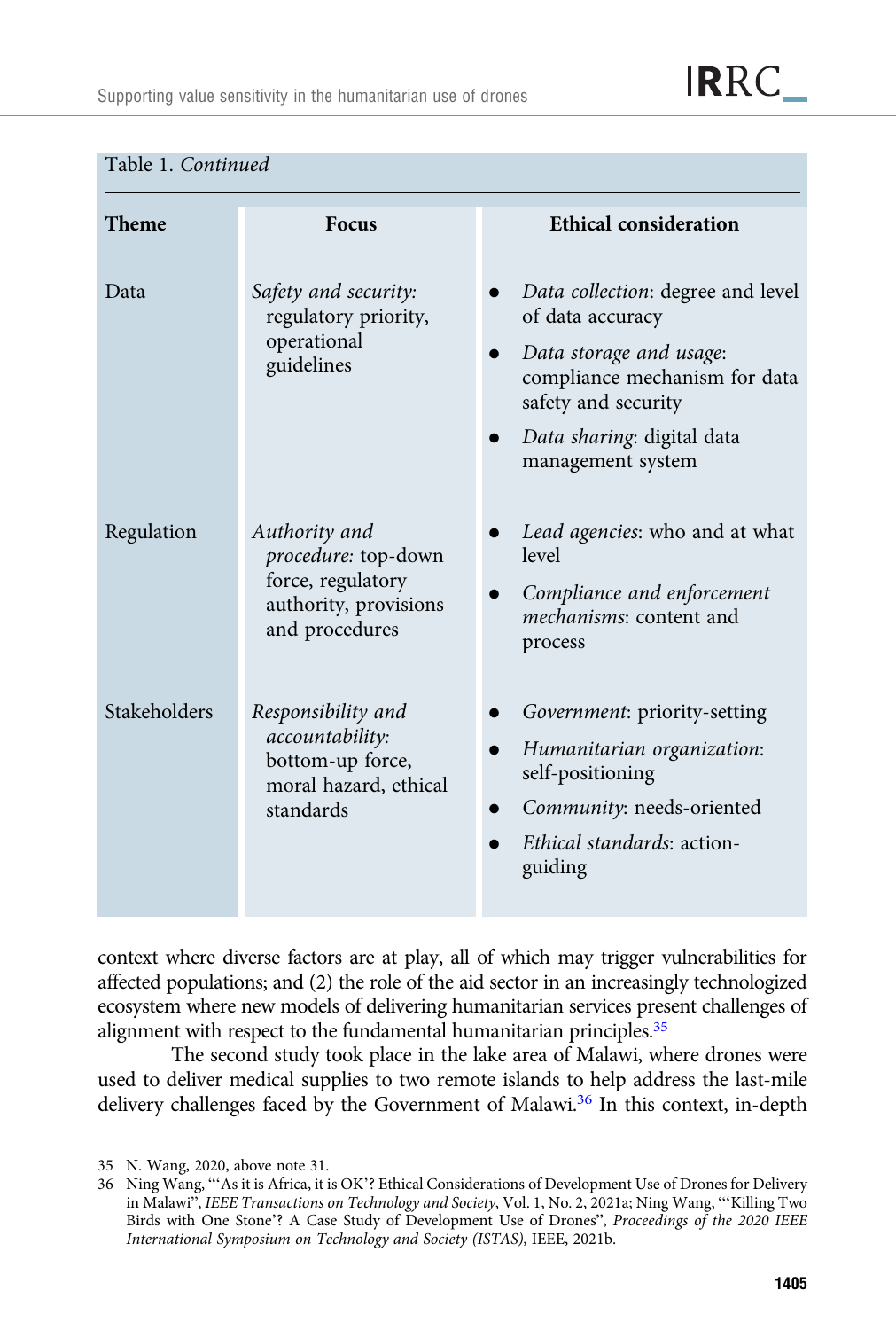interviews revealed a noticeable mentality of "killing two birds with one stone", whereby the use of drones enables the tech industry to associate their image with humanitarian causes and to trial products on a large scale in countries where needs are widespread and regulation is relaxed.<sup>37</sup> We identified ethical considerations related to safety, operationality and sustainability, as shown in Table 2.

| <b>Theme</b>   | <b>Focus</b>                                                                                                                                                                                        | Ethical consideration (cross-<br>theme)                                                                                                                                                                                                                                       |
|----------------|-----------------------------------------------------------------------------------------------------------------------------------------------------------------------------------------------------|-------------------------------------------------------------------------------------------------------------------------------------------------------------------------------------------------------------------------------------------------------------------------------|
| Safety         | Human and<br>environmental safety:<br>drone technology,<br>connectivity solution,<br>weather conditions,<br>safety insurance<br>Cargo safety: sample<br>packaging, dangerous<br>goods, patient data | How does the context<br>influence what is deemed<br>acceptable?<br>International development<br>challenge: donor-based,<br>high beneficiary<br>expectations, prone to<br>shortcuts due to resource<br>constraint                                                              |
| Operationality | Infrastructure gap:<br>health logistic system,<br>laboratory sample<br>processing, health<br>facility capacity<br>Operational costs:<br>investment, beneficiary,<br>business model                  | Public acceptability of<br>$\bullet$<br><i>innovation</i> : donor<br>confidence, government<br>commitment, community<br>engagement<br>Is it a solution looking for a<br>problem?<br>Technology                                                                                |
| Sustainability | Local capacity: locally<br>based operation, project<br>management, airspace<br>management<br>Donor dependence:<br>committed resources,<br>structural roots, lack of<br>knowledge                    | experimentation: "do not<br>impose, but ask"<br>approach, positive<br>disruption, responsible<br>innovation in the aid<br>sector<br>Drone industry expansion:<br>business motive, industry<br>lobbying, supply chain<br>bottlenecks, responsible<br>private sector engagement |

Table 2. Ethical considerations- Malawi case<sup>38</sup>

37 N. Wang, 2021b, ibid.

38 A more detailed version of this Table is presented in N. Wang, 2021a, above note 36.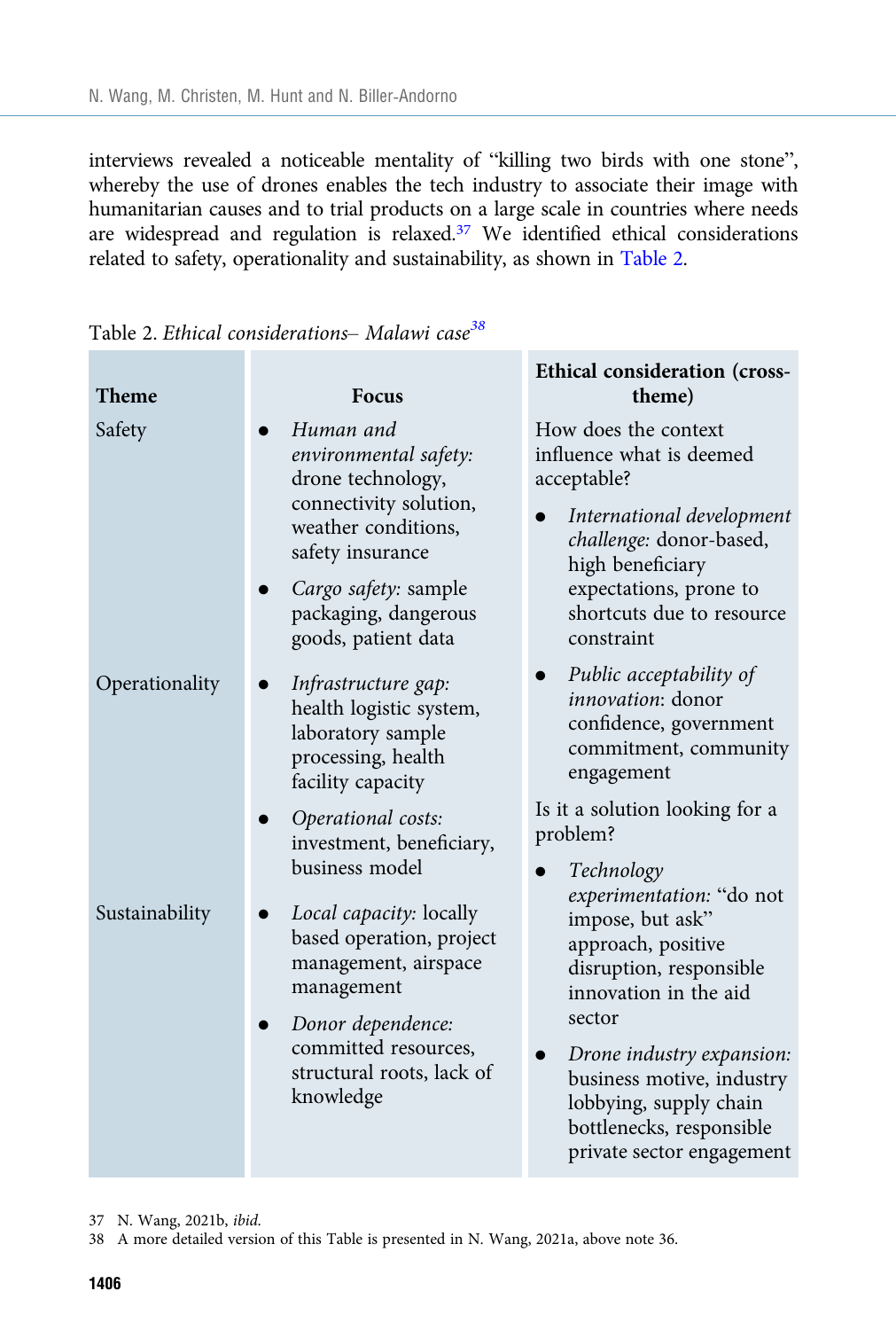The dual-purpose approach seen in this study is potentially problematic because introduction of new technologies to development programmes can have negative consequences for affected populations, both short-term risks related to the safety of the technology, and long-term consequences with respect to the experimentation approach, sustainability of benefits, and what might be displaced. Additionally, although the culture of taking risks and accepting failure is mainstream in innovation, such attitudes may not suit humanitarian contexts, where fundamental principles are derived from the humanitarian imperative of alleviating suffering and assisting people affected by crisis.39 This study offers insights for critical reflection on the trend of the "African drone rise", whereby drones and Africa are being construed as solutions to each other's problems, opening up questions with respect to the ethical and societal implications of using drones in the aid sector in light of two key concerns: (1) the social implications of such practices across different settings; and (2) the normative role of technology in the aid sector, especially where it appears to be a solution looking for a problem.<sup>40</sup>

Overall, the two empirical studies complemented the scoping literature review by identifying areas of concern through investigations of experiences and perceptions of people involved in, and affected by, real-world situations of HUD, as well as ethical issues that emerged from these cases. A main insight gained through these studies is that the use case (mapping  $\nu$ . delivery) implicates both distinct and partially overlapping sets of ethical values, and that these concerns are perceived differently across different groups of people. Additionally, the relation between the technology industry and the humanitarian sector adds a new layer of complexity to the power dynamics among involved parties, especially communities affected by disasters or living in resource-constrained settings.

## The ethics landscape and implications for humanitarian use of drones

Our literature review and empirical studies point to the following issues that are of particular relevance in developing a framework to support value sensitivity for HUD. First, as our empirical studies have shown, a key concern for HUD is the possibility that the humanitarian space has become a "testing zone" to advance drone technology that is intended to be implemented elsewhere. Likewise, commentators have suggested that the cost pressure from research and development (R&D) and regulatory compliance may encourage manufacturers to test new drones in countries where regulation is relatively flexible, while nations and localities with uncrowded skies may sense opportunity and seek to attract business by offering incentives for drone testing.<sup>41</sup> This arrangement, however, may create a dynamic in which companies and citizens of high-income countries benefit from the information learned from HUD in settings such as Nepal or

<sup>39</sup> N. Wang, 2021b, above note 36.

<sup>40</sup> N. Wang, 2021a, above note 36.

<sup>41</sup> J. C. Chow, above note 5; B. Custers, above note 5.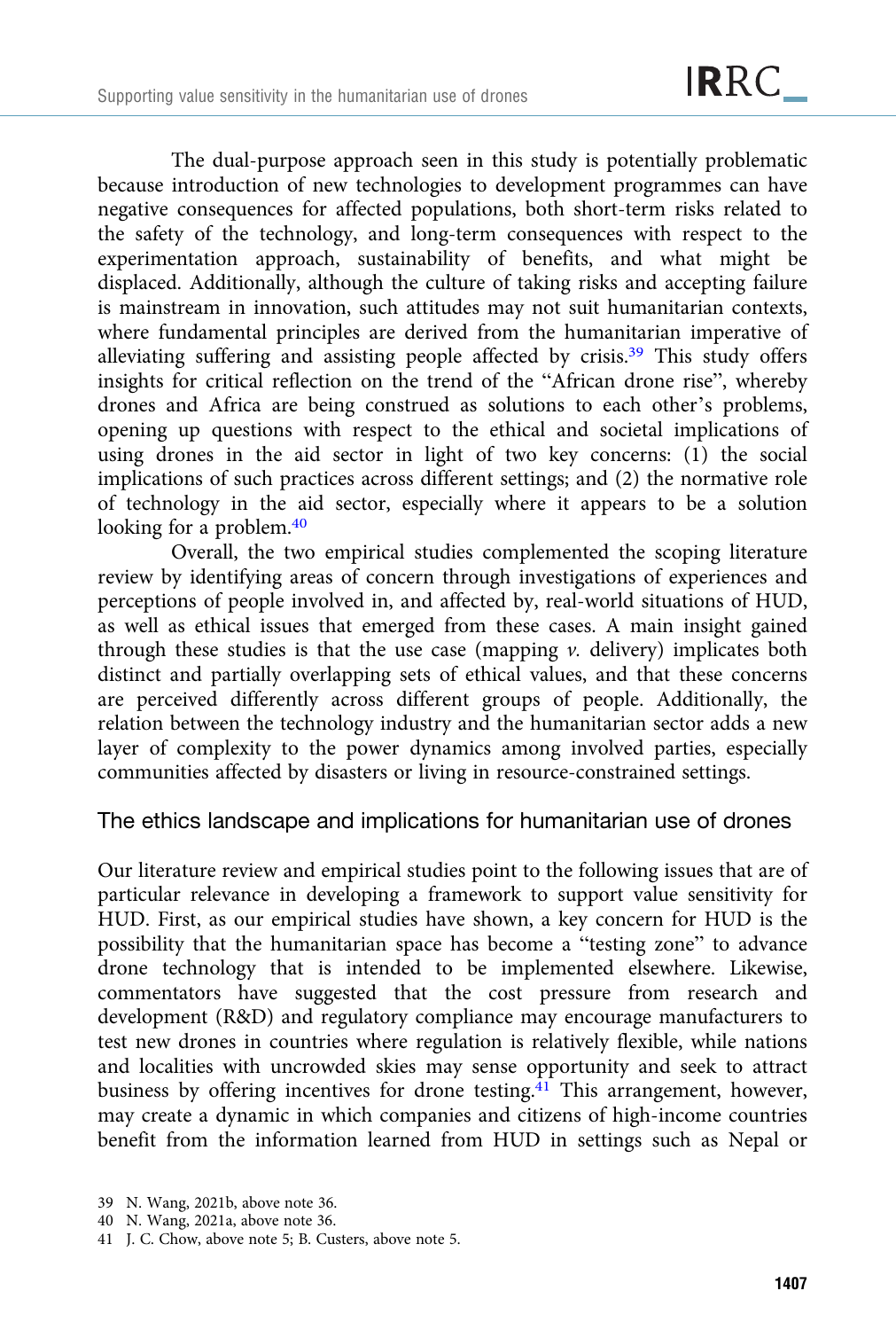Malawi. Conflicts may also result between governments and companies over intellectual-property rights and the sharing of benefits derived from drone testing.42 From this perspective, initiatives to test drones as part of humanitarian operations should assess how a wide range of short- and longer-term benefits and risks will be apportioned, and whether the conditions exist or can be created for the benefits of HUD programmes to be sustained for local communities.

Second, concerns have been raised that the drone industry may seek legitimacy through HUD and that it may facilitate expansion into new markets, driven by financial rather than humanitarian motives.43 Similarly, O'Driscoll suggests that drone companies may associate themselves with humanitarian organizations as part of a public relations and marketing campaign to overcome lingering perceptions associating drones with military applications.<sup>44</sup> This pattern is somewhat seen in our two empirical studies, where drones are labelled by the industry as "life-saving machines" and are accepted by organizations and governments using them on that basis. A contrasting view is that a focus on drones may deflect the attention of humanitarian organizations away from underlying issues or alternative methods; if drones are envisioned as a panacea for all the problems that currently attend relief provision, various issues involved in aid delivery are likely to be ignored.45 For instance, in our study in Malawi, concern was raised that efforts and resources devoted to drones could have been used on other approaches that might be more easily sustained, such as improving the laboratory equipment or training more health personnel. These aspects highlight the importance that, when assessing a potential drone project, consideration should be directed toward the possibility that enthusiasm for drones as a novel approach might displace potentially simpler and more effective solutions.

Third, there is a concern that the use of drones in humanitarian operations may create distance between humanitarian responders and the populations they seek to assist, turning humanitarian responses into a form of virtual reality and eventually diminishing empathy for affected populations.46 In addition to the psychological aspect, as reported by the participants of our interviews during our empirical studies, responsibilities of humanitarian aid providers also have liability implications, with current regulatory frameworks lagging technological developments. Consequently, those wishing to use the technology face a range of hurdles with respect to legality, coordination and safety.<sup>47</sup> These concerns lead to

42 J. C. Chow, above note 5; D. Soesilo et al., above note 11.

<sup>43</sup> K. Sandvik et al., 2014, above note 2; K. Sandvik, K. Jacobsen and S. McDonald, 2017, above note 2; A. Donini and D. Maxwell, above note 18.

<sup>44</sup> Dylan O'Driscoll, UAVs in Humanitarian Relief and Wider Development Contexts, K4D Helpdesk Report, UK Institute of Development Studies, 14 August 2017, available at: [https://www.gov.uk/research-for](https://www.gov.uk/research-for-development-outputs/uavs-in-humanitarian-relief-and-wider-development-contexts)[development-outputs/uavs-in-humanitarian-relief-and-wider-development-contexts](https://www.gov.uk/research-for-development-outputs/uavs-in-humanitarian-relief-and-wider-development-contexts).

<sup>45</sup> K. Sandvik, above note 20; D. O'Driscoll, ibid.

<sup>46</sup> K. Sandvik et al., 2014, above note 2; N. Raymond, B. Card and Z. Al Achkar, above note 18.

<sup>47</sup> Bruno Martins, Chantal Lavallée and Andrea Silkoset, "Drones in Times of Pandemic: Caution Behind the Hype", Global Policy Blog, 11 April 2020, available at: [https://www.globalpolicyjournal.com/blog/22/04/](https://www.globalpolicyjournal.com/blog/22/04/2020/drones-times-pandemic-caution-behind-hype) [2020/drones-times-pandemic-caution-behind-hype.](https://www.globalpolicyjournal.com/blog/22/04/2020/drones-times-pandemic-caution-behind-hype)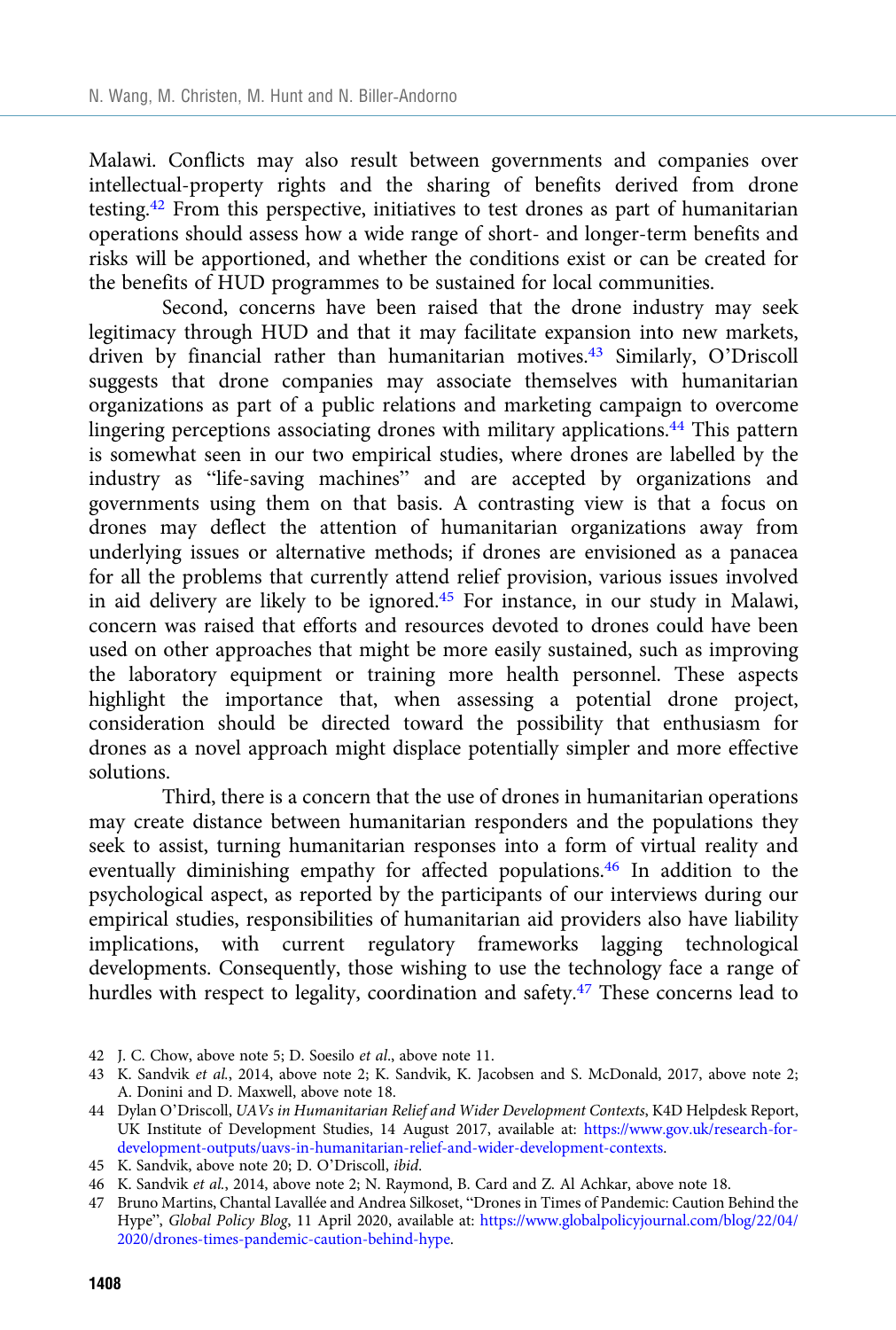questions related to best use of limited humanitarian resources, and whether humanitarian organizations are sufficiently well positioned to manage the development, operation and procurement of drones.<sup>48</sup>

## Review of existing guidance documents

The next step of our framework development process involved the review of key guidance documents relevant to the range of ethical concerns that need to be addressed in relation to HUD. Guided by this rationale, we selected documents that were at the intersection of our three core concerns: (1) relating to drones; (2) applied to humanitarian and development uses; and (3) discussing ethical considerations. This review of existing guidance documents was not exhaustive in nature, but rather intended to provide a general sense of what was currently available on this topic. In what follows, six of the most recent and widely known guidance documents are presented as examples to illustrate the current state of guidance relevant to ethics and HUD. These documents were produced by leading IOs, as well as academics working on the topic. The review includes two documents produced by IOs, two documents jointly produced by IOs and academics, and two pieces of academic work. [Table 3](#page-13-0) offers an overview and comparison of the selected documents.

Existing frameworks, guidance and tools<sup>49</sup>

## World Bank Group: Guidance Note: Managing the Risks of Unmanned Aircraft Operations in Development Projects (2017)<sup>50</sup>

The World Bank Group (WBG) Guidance Note provides an overview of the rapid emergence and possible uses of unmanned aircraft systems (UASs). It discusses potential risks, as well as operational and regulatory considerations, that need to be taken into account while planning and executing UAS operations. It also includes recommendations for how to apply UAS technologies within WBG operations and related client activities. The overall focus of the Note is on risk management. According to the WBG, its duty of care extends beyond operational safety and includes protection for people and the environment, data protection and cybersecurity, as well as to the reputation of the organization. It suggests that the risk-management process should cover all activities to reduce the possibility of both cultural and systemic failings resulting in a catastrophic event. Such a process includes three steps: hazard identification around key risk factors, risk

<sup>48</sup> K. Sandvik and K. Lohne, above note 18.

<sup>49</sup> In this section, we kept the original terminologies referring to "drones" that are used in the respective guidance documents. The various terminologies used in these documents, as well as the technical definitions that may apply to them, is a reflection of the current state of un-unification of this technology, which is a challenge of its own.

<sup>50</sup> WBG, above note 25.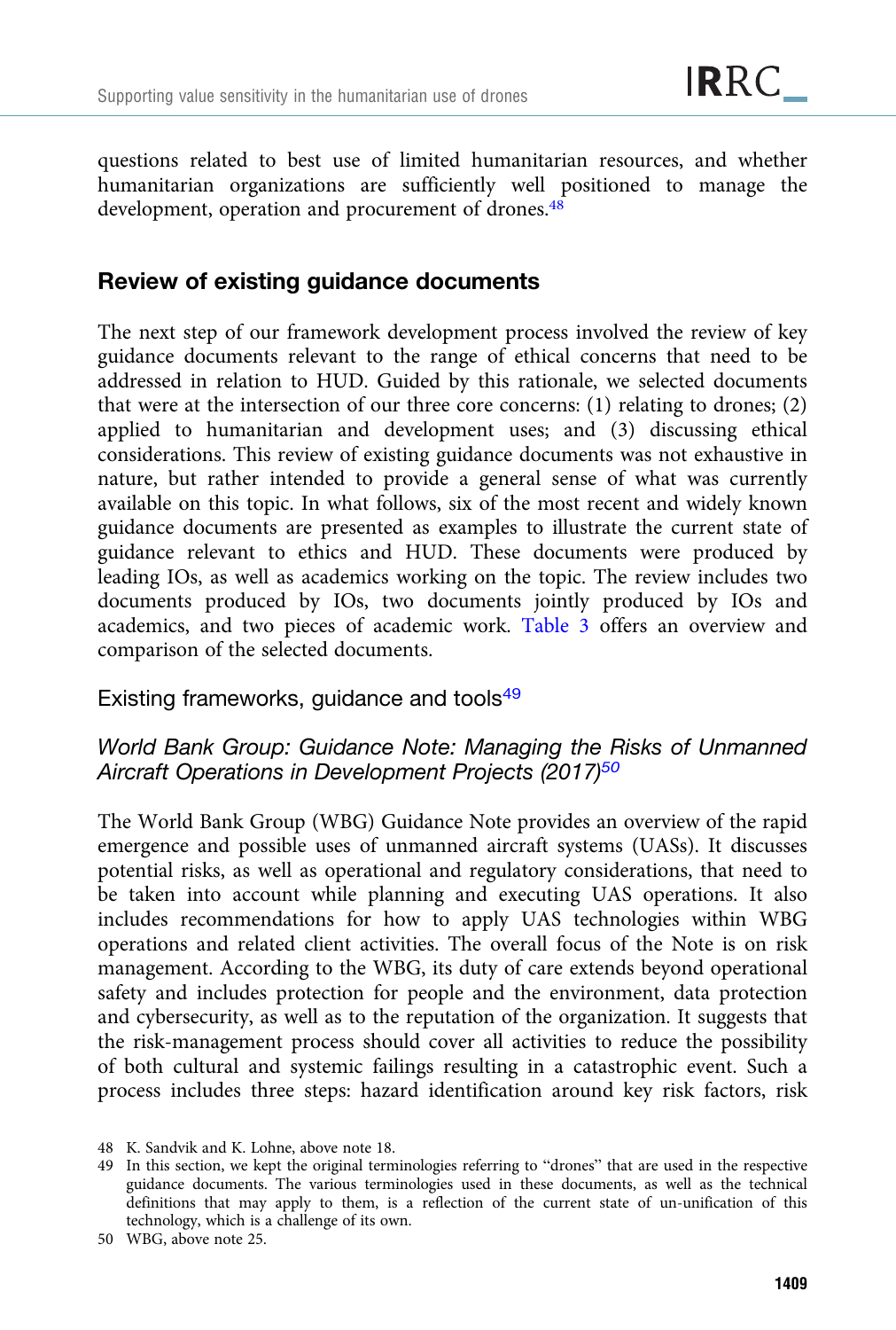# <span id="page-13-0"></span>Table 3. Overview of selected guidance documents relevant to humanitarian use of drones

| Nature of<br>document     | Date | Name of<br>document      | Author and<br>affiliation | Focus of<br>document                          | Principles<br>introduced | Guidance<br>proposed                                           | <b>Practical tools</b><br>recommended                                                                                                                                                                                                                                                                                                                                                                                                       |
|---------------------------|------|--------------------------|---------------------------|-----------------------------------------------|--------------------------|----------------------------------------------------------------|---------------------------------------------------------------------------------------------------------------------------------------------------------------------------------------------------------------------------------------------------------------------------------------------------------------------------------------------------------------------------------------------------------------------------------------------|
| IO governance<br>document | 2017 | <b>WBG</b> Guidance Note | <b>WBG</b>                | Operational risk<br>management                | Not applicable           | • Considerations<br>for UAS<br>operators                       | • WBG UAS<br>Operational Checklist<br>Form (Annex C)                                                                                                                                                                                                                                                                                                                                                                                        |
|                           | 2020 | ICAO U-AID Guidance      | <b>ICAO</b>               | Operational risks<br>in emergency<br>response | Not applicable           | • Dangerous goods<br>management<br>• Safety risk<br>management | • Examples of<br>Dangerous Goods that<br>May Be Necessary for<br>Humanitarian Aid or<br><b>Emergency Response</b><br>(Appendix 2)<br>Elements that Should<br>$\bullet$<br>Be Included in a UA<br>Operator's Policy and<br>Procedures Manual<br>for the Safe Transport<br>of Dangerous Goods<br>(Appendix 3)<br>Elements to Consider<br>$\bullet$<br>as Part of the UA<br>Operator's Safety Risk<br>Management<br>Procedures<br>(Appendix 4) |
|                           |      |                          |                           |                                               |                          |                                                                | Continued                                                                                                                                                                                                                                                                                                                                                                                                                                   |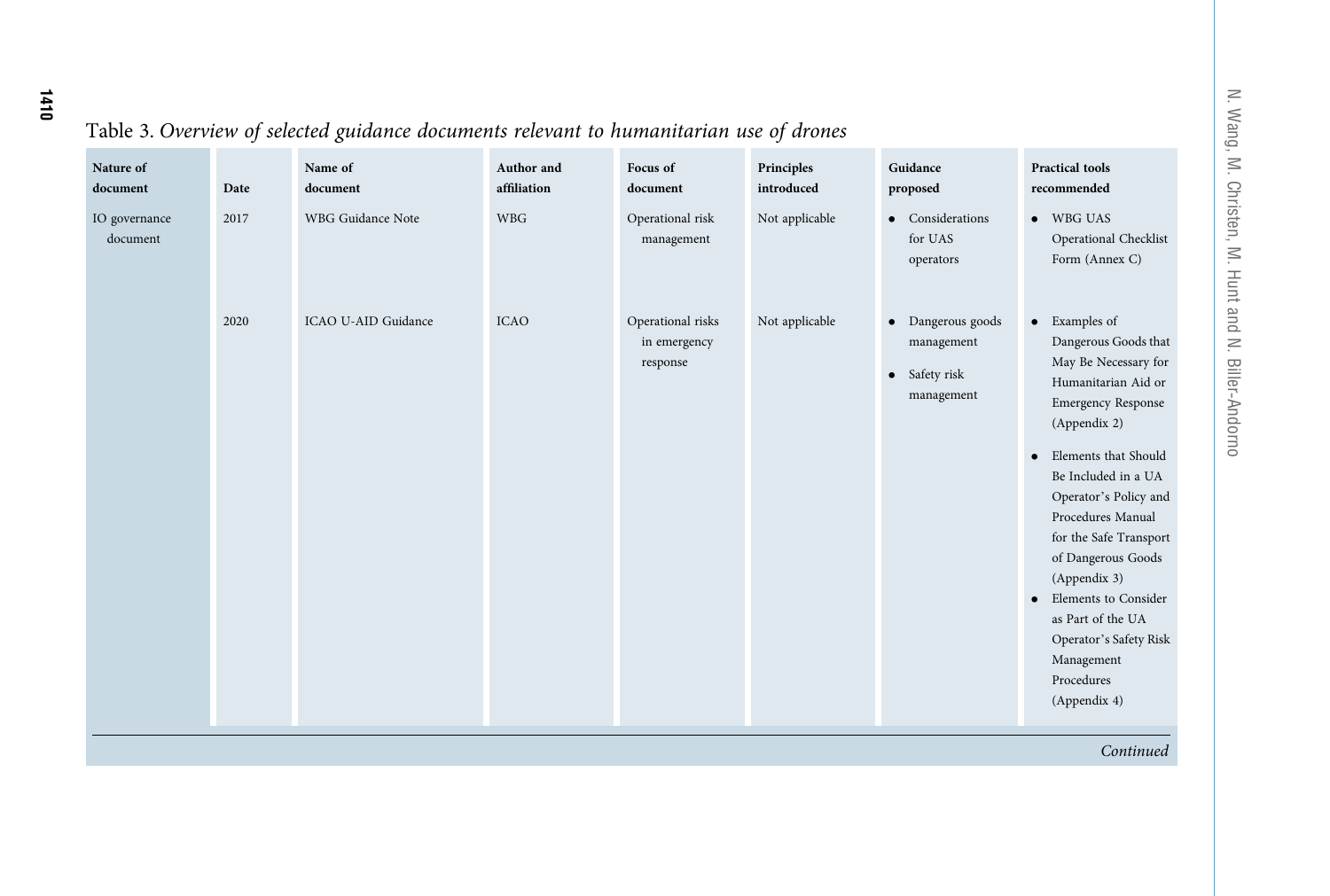| Nature of<br>document                         | Date | Name of<br>document                                                 | Author and<br>affiliation   | Focus of<br>document                         | Principles<br>introduced                                                                                                                                             | Guidance<br>proposed                                                                                                 | <b>Practical tools</b><br>recommended                                                                                                                                                                                                                                                                                                                                     |
|-----------------------------------------------|------|---------------------------------------------------------------------|-----------------------------|----------------------------------------------|----------------------------------------------------------------------------------------------------------------------------------------------------------------------|----------------------------------------------------------------------------------------------------------------------|---------------------------------------------------------------------------------------------------------------------------------------------------------------------------------------------------------------------------------------------------------------------------------------------------------------------------------------------------------------------------|
| IO and academia<br>joint guidance<br>document | 2020 | <b>ICRC/BPH</b> Data Protection<br>Handbook                         | <b>ICRC</b> and BPH         | Data protection                              | • Fairness and<br>lawfulness<br>Purpose<br>$\bullet$<br>limitation<br>Proportionality<br>$\bullet$<br>Data<br>$\bullet$<br>minimization<br>Data quality<br>$\bullet$ | • Basic data<br>protection<br>principles<br>• Specific types of<br>technologies and<br>data processing<br>situations | • Template Data<br>Protection Impact<br>Assessments Report<br>(Appendix I)                                                                                                                                                                                                                                                                                                |
|                                               | 2021 | UAViators/HHI<br>Humanitarian UAV Code<br>of Conduct and Guidelines | UAViators and<br><b>HHI</b> | Principles,<br>obligations, and<br>standards | Humanitarian<br>$\bullet$<br>principles                                                                                                                              | • Operating<br>principles<br>Humanitarian<br>$\bullet$<br>obligations                                                | • Sixteen operating<br>principles to support<br>the safe, effective and<br>ethical delivery of<br>humanitarian<br>assistance in<br>emergencies (Code)<br>• Four obligations for<br>humanitarian teams<br>to observe<br>humanitarian<br>principles in practice,<br>as well as UAV-<br>specific objectives and<br>requirements that<br>shape the engagement<br>(Guidelines) |

Continued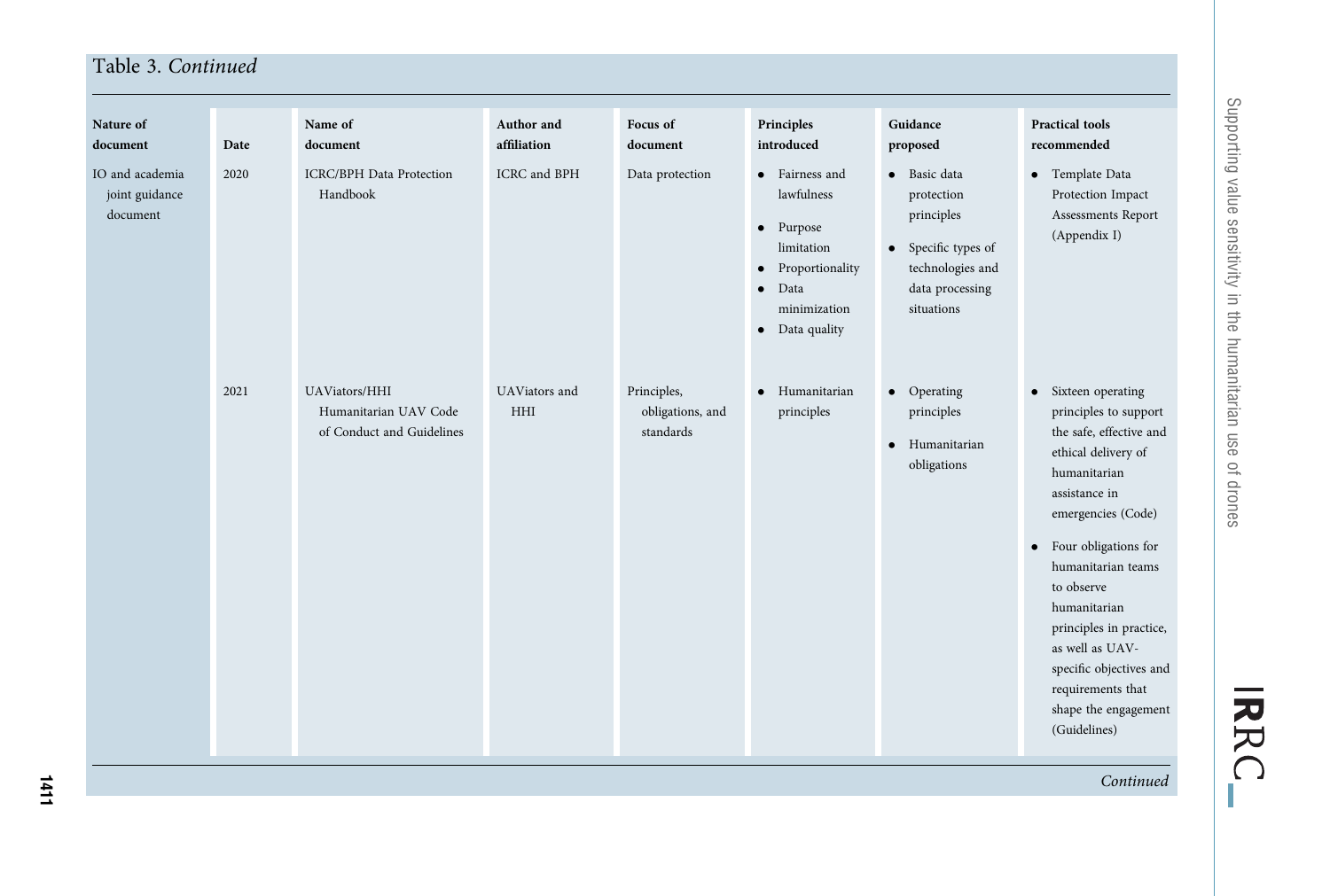# T.

|  | `able 3. Continued |
|--|--------------------|
|  |                    |

| Nature of<br>document | Date | Name of<br>document                                                                                                              | Author and<br>affiliation                               | Focus of<br>document                               | Principles<br>introduced                                                                                                                                                                              | Guidance<br>proposed                                                                                                                                                                                                  | <b>Practical tools</b><br>recommended |
|-----------------------|------|----------------------------------------------------------------------------------------------------------------------------------|---------------------------------------------------------|----------------------------------------------------|-------------------------------------------------------------------------------------------------------------------------------------------------------------------------------------------------------|-----------------------------------------------------------------------------------------------------------------------------------------------------------------------------------------------------------------------|---------------------------------------|
| Academic analyses     | 2019 | Drones in Humanitarian<br>Contexts, Robot Ethics, and<br>the Human-Robot<br>Interaction                                          | TU Delft/van<br>Wynsberghe<br>and Comes                 | Analytical<br>approach                             | • Humanitarian<br>ethics<br>principles<br>(humanity,<br>impartiality,<br>neutrality, and<br>independence)<br>Robot ethics<br>$\bullet$<br>principles                                                  | • Integrating robot<br>ethics into the<br>humanitarian<br>ethics framework<br>as an approach<br>for nuanced and<br>fine-grained<br>ethical<br>evaluations of<br><b>HUD</b>                                            | Not applicable                        |
|                       | 2020 | An Ethical Framework for the<br>Design, Development,<br>Implementation, and<br>Assessment of Drones Used<br>in Public Healthcare | SDU and TU Delft/<br>Cawthorne and<br>van<br>Wynsberghe | Analytical<br>approach and<br>ethical<br>framework | · Bioethics<br>principles<br>(beneficence,<br>non-<br>maleficence,<br>autonomy, and<br>justice)<br>· Artificial<br>intelligence<br>ethics principle<br>(explicability)<br>VSD principles<br>$\bullet$ | • Integrating<br>contextually<br>relevant values<br>that can be<br>operationalized<br>in the design,<br>development,<br>implementation,<br>and assessment<br>of drones used in<br>the public<br>healthcare<br>context | Not applicable                        |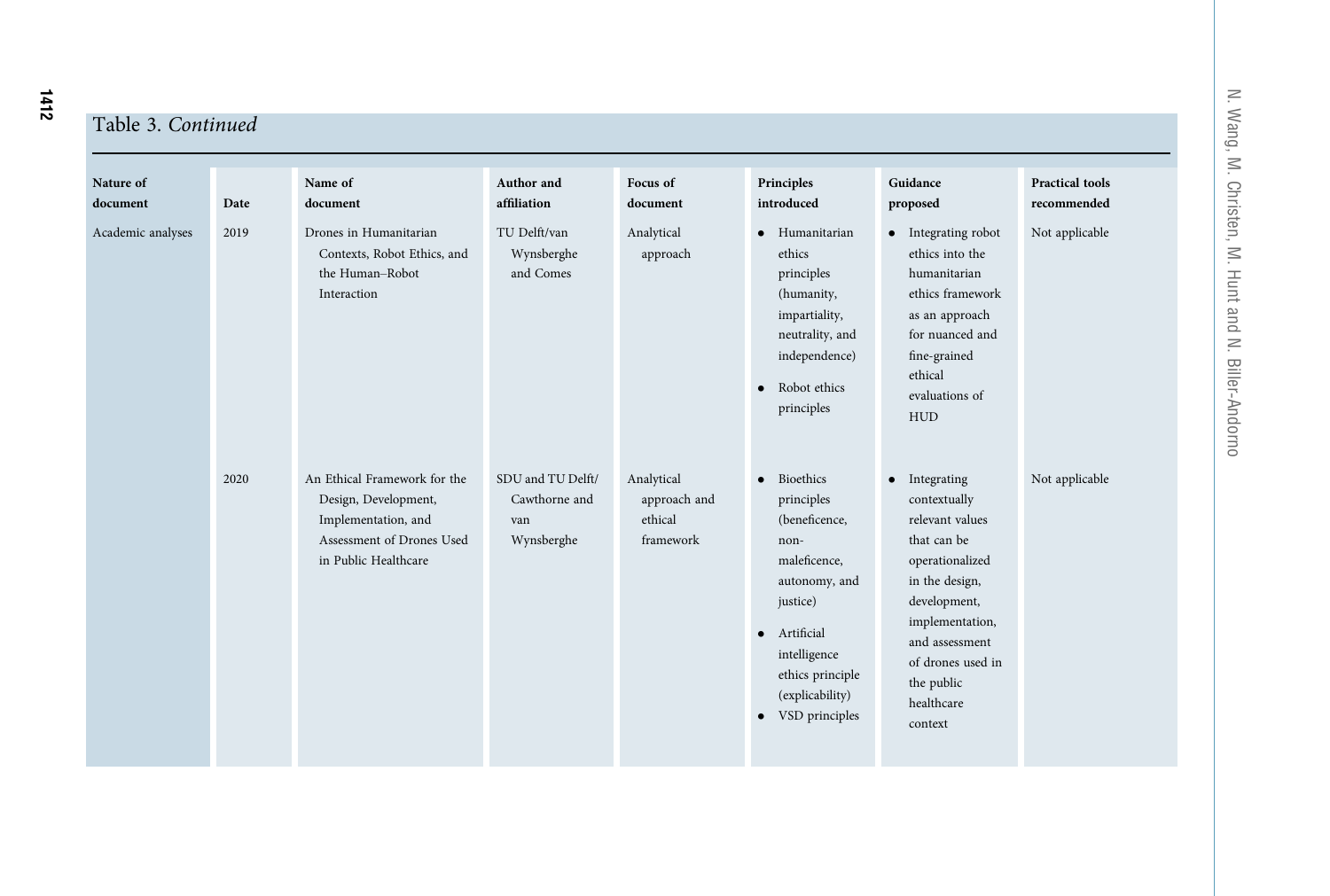calculation with respect to probability and severity, and practical technical solutions to address the identified risks. It concludes by calling for a closer exploration of UAS uses for WBG operations, and of the risk factors and associated considerations.

## International Civil Aviation Organization: Unmanned Aircraft Systems (UAS) for Humanitarian Aid and Emergency (2020) $51$

The International Civil Aviation Organization (ICAO) refers to humanitarian aid and emergency response operations collectively as "U-AID". The U-AID Guidance consists of four main sections: general regulatory framework, operational overview, risks and responsibilities about dangerous goods, as well as safety risk assessment, responsibility and mitigation. It is a resource for Member States to enable humanitarian aid and emergency response operations using UASs, and to enable an expedited review process for urgent operations. The Guidance supports civil aviation authorities in their review of requests for UAS operational authorizations in response to humanitarian emergencies, regardless of the status of their UAS regulations. Regarding the operational requirements, the ICAO distinguishes missions undertaken in response to a catastrophic event from missions for purposes of routine humanitarian cargo delivery, and makes recommendations for permissions and authorizations.

As regards dangerous goods, the ICAO developed international Standards and Recommended Practices that govern their safe transport on civil aircraft. The Guidance applies to circumstances when a State has determined that the use of UASs to transport dangerous goods for humanitarian aid and emergency response is appropriate. When granting an operator approval for carriage of such goods, the State of the operator must ensure that the operator establishes standard operating procedures for their safe transport on board or attached to the UAS. The Guidance recommends steps regarding the safety risk assessment process, and provides risk mitigation strategy examples, including several methods for operational risk assessment.

## International Committee of the Red Cross and The Brussels Privacy Hub: Handbook on Data Protection in Humanitarian Action (2020)<sup>52</sup>

The Handbook on Data Protection in Humanitarian Action is a joint publication of the Data Protection Office of the ICRC and the Brussels Privacy Hub (BPH), an academic research centre of the Vrije Universiteit Brussel (Free University of Brussels). It aims to further the discussion launched by the Resolution on Privacy and International Humanitarian Action adopted by the International Conference of Data Protection and Privacy Commissioners in Amsterdam in 2015. The objectives are to explore the relationship between data protection laws and humanitarian action, understand the impact of new technologies on data

<sup>51</sup> ICAO, above note 25.

<sup>52</sup> ICRC, above note 25.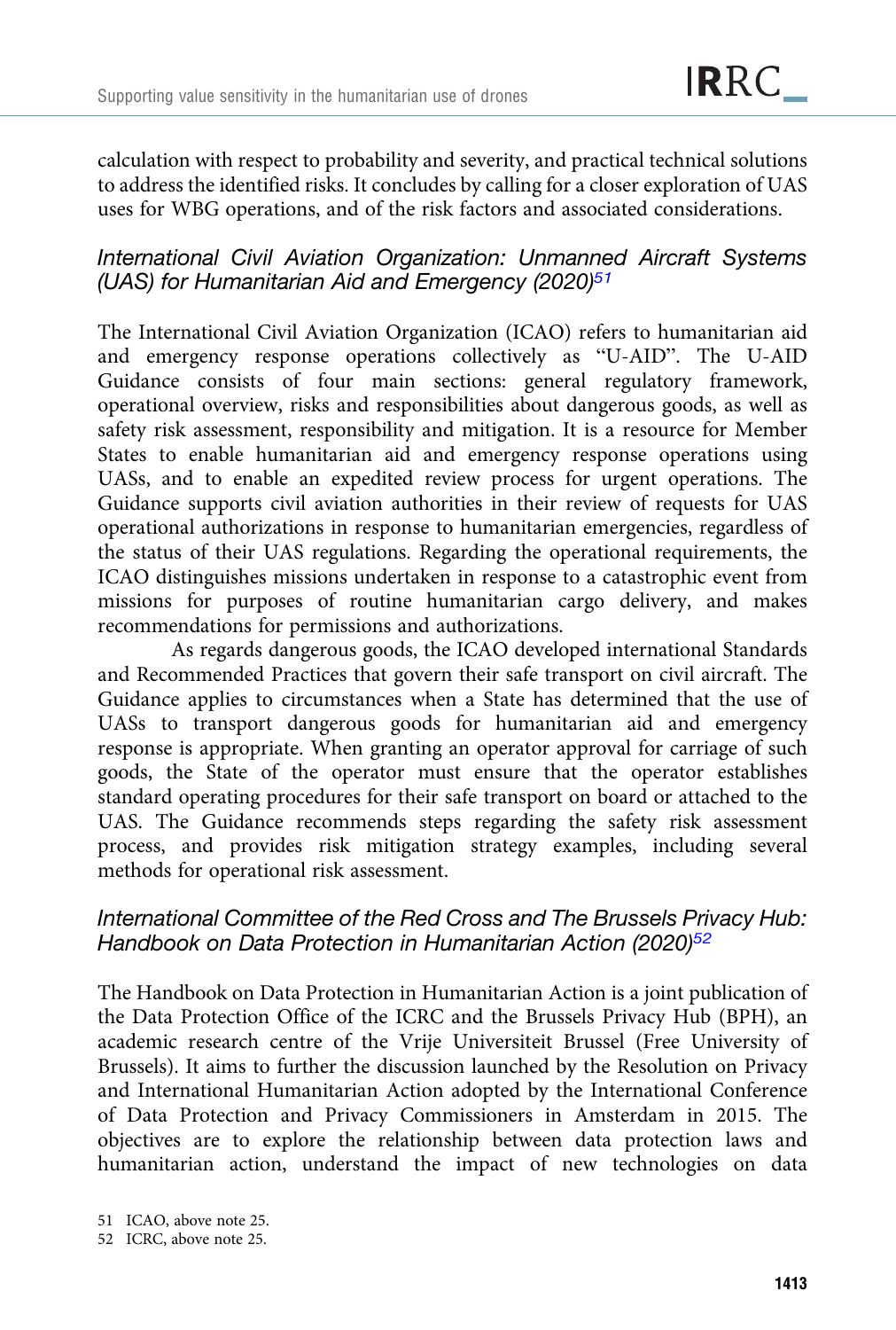protection in the humanitarian sector, and formulate appropriate guidance. The target audience includes humanitarian organizations involved in processing personal data for humanitarian operations, as well as other parties involved in humanitarian action or data protection.

The Handbook has two main parts: Part I applies generally to all types of personal data processing, including a detailed description of five basic data protection principles, namely, the principle of fineness and lawfulness of processing, the purpose limitation principle, the proportionality principle, the principle of data minimization and the principle of data quality, alongside the legal basis of personal data protection and sharing, as well as data protection impact assessments. Part II deals with specific types of technologies, including drones, as well as data processing situations, each with a discussion of data protection issues. It notes that information technologies embedded in drones or connected to them can perform various data processing activities and operations, e.g. data collection, recording, organization, storage and combination of collected data sets. Depending on the quality of the data, it may be possible to identify individuals directly or indirectly, either by a human operator or automatically. Even when identification of individuals is not possible via the use of drones, their use may still have substantial implications for the life, liberty and dignity of individuals and communities. Thus, the Handbook recommends humanitarian organizations to process personal data collected by drones using one or more of the following legal bases: the vital interest of the data subject or of another person, the public interest, in particular stemming from an organization's mandate under national or international law, consent, a legitimate interest of the organization, the performance of a contract and compliance with a legal obligation.

## Humanitarian UAV Network and The Harvard Humanitarian Initiative: Humanitarian UAV Code of Conduct & Guidelines (2021)<sup>53</sup>

The Humanitarian UAV Network (UAViators)/Harvard Humanitarian Initiative (HHI) Code of Conduct and its supporting Guidelines presents a set of principles, obligations and standards to guide the use of unmanned aerial vehicles (UAVs) during humanitarian emergencies. The Code and the Guidelines are two related but separate documents. The former was created by the UAViators practitioner community, and is a standalone document and briefly describes sixteen operating principles, with the aim to guide all actors involved in the use of UAVs to support the safe, effective and ethical delivery of humanitarian assistance in emergencies; the latter outlines how humanitarian teams can respect these humanitarian principles vis-à-vis four obligations: engaging communities, upholding data protection standards, forming ethical partnerships, and engaging responsibly in conflict-affected environments. The latest revisions of the Guidelines were made by the Signal Program on Human Security and Technology at the HHI in late 2020. The Guidelines are recommended to be used

<sup>53</sup> HHI, above note 25.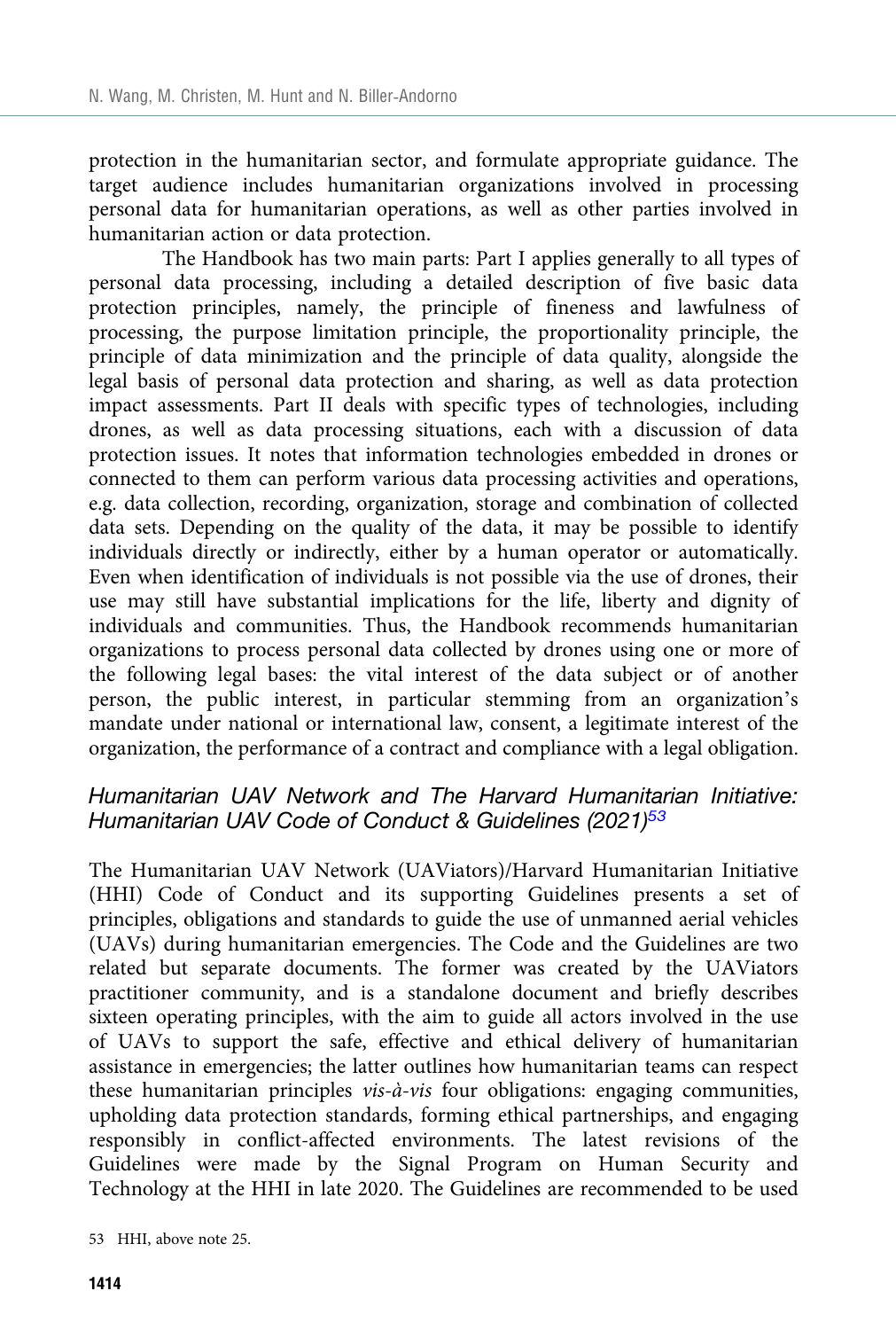either by governmental or private sector actors to support alignment of practices, legal obligations and partnership terms with those of humanitarian actors; or by humanitarian and development donors to help ensure that their data and practice requirements can utilize UAV-assisted remote sensing without compromising core principles and obligations.

## Technical University of Delft: Drones in Humanitarian Contexts, Robot Ethics, and the Human–Robot Interaction (2019)<sup>54</sup>

The Technical University of Delft (TU Delft) paper aims to provide a nuanced analysis to the question of "should" we use drones in humanitarian contexts. The authors suggest that the strength of the humanitarian principles approach to answer questions of aid provision can be complemented by a technology-facing approach, namely that of robot ethics. In the paper, they review the principles of humanitarian ethics and robot ethics, and raise concerns about how they connect to HUD on two levels: (1) for humanitarian workers: the loss of contextual understanding culminating in the de-skilling of workers; and (2) for people living in communities affected by crisis: a threat to the principle of humanity by reducing human–human interactions, and a threat to dignity both through a lack of informational transparency and by failing to account for the physiological and behavioural impacts of drones. They then examine the ethical frameworks available for an evaluation of HUD, and point out that existing work in this area is missing a focus on the shift in how humanitarian care is provided as a result of the robot's introduction. The authors explore two opposing themes in the humanitarian space, namely, respect for the humanitarian principles, and the "technologizing" of care. They finally propose to integrate robot ethics, with a focus on the ethical issues stemming from human–robot interactions, into the humanitarian framework as an approach for the ethical evaluation of introducing new robots into the humanitarian space.

## University of Southern Denmark and Technical University of Delft: An Ethical Framework for the Design, Development, Implementation, and Assessment of Drones Used in Public Healthcare (2020)<sup>55</sup>

The University of Southern Denmark (SDU)/TU Delft paper aims to bring the various ethical frameworks around care ethics and robot ethics into the design of public healthcare drones, in a way that supports the engineers and designers creating them, and that ensures the timely reflection of ethical issues prior to their use. The authors advocate for a proactive ethical approach to guide the R&D of drones used in public health. They propose a framework for ethical

<sup>54</sup> A. van Wynsberghe and T. Comes, above note 6.

<sup>55</sup> Dylan Cawthorne and Aimee Robbins van Wynsberghe, "An Ethical Framework for the Design, Development, Implementation, and Assessment of Drones Used in Public Healthcare", Science and Engineering Ethics, Vol. 26, No. 3, 2020.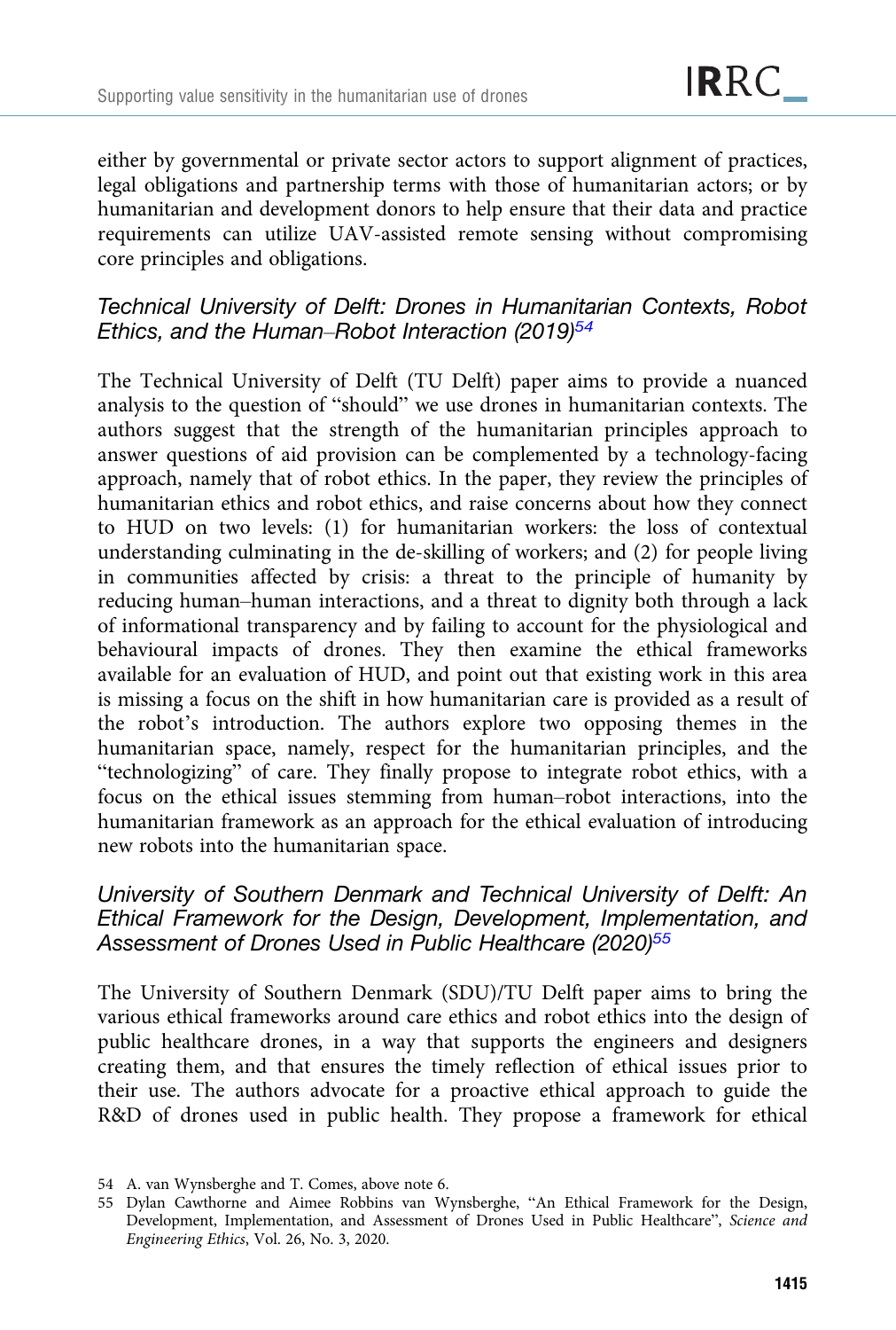evaluations and guidance by: (1) using bioethics principles as the foundation, namely, beneficence, non-maleficence, autonomy and justice; and (2) adding a fifth ethical principle derived from artificial intelligence ethics, namely, explicability. Guided by the value sensitive design (VSD) approach,<sup>56</sup> the framework was built upon the notion of a values hierarchy consisting of four levels: ethical principle, values, norms and design requirements. The main discussion of the paper revolves around a detailed description of the upper two levels of the values hierarchy, followed by an illustrative deliberation on how practitioners can translate these into contextual norms and design requirements to construct an ethically informed design process. The authors note that although the framework is developed as an applied ethics tool to facilitate the consideration of ethics and human values in technology design, it is meant as a starting point for ethical reflection in technology development and should be used in conjunction with other bottom-up methods, such as gathering stakeholder input and conducting field studies.

#### Comparative analysis

As illustrated above, there has been activity by both IOs and the academic community to develop guidance for HUD on a range of topics related to ethics. Amongst these documents, we notice different approaches. The documents produced by academics mainly advance principle-based approaches, whereas the IO governance documents are typically based on detailed and checklist-type instructions for flight operations and the like. Joint guidance documents are more comprehensive with respect to their approach (from principle-based to concrete guidance), yet they tend to focus on particular domains of applications, such as data protection or airspace safety management.

A closer examination of the content of the selected documents through the lens of the areas of concern identified in our scoping literature review reveals the following: regulation and governance issues are well covered in the documents provided by IOs, but not addressed within the academic analyses. While ethical

56 The VSD approach was first developed in the field of human–computer interaction in the early 1990s in the USA, and has since been used in information management, human–robotic interaction, computer security, civil engineering, applied philosophy, and land use and transportation. According to Friedman et al. (2002), VSD is a theoretically grounded approach to the design of technology that accounts for human values throughout the design process in a principled and comprehensive manner. The philosophical foundation of VSD holds that technology is the result of human imagination – humans envisioning alternatives to the status quo and acting upon the environment with the materials at hand to change the conditions of human and non-human life. At the same time, human values do not exist in isolation; rather, in the complexity of human relations, values sit in a delicate balance with each other (Friedman and Hendry, 2019). As a result of this human activity, technology to some degree reflects, and reciprocally affects, human values. And it is because of this deep-seated relationship that actively engaging with values in the design process not only is a responsible act, but also offers creative opportunities for technological innovation. Batya Friedman, Peter H. Kahn and Alan Borning, "Value Sensitive Design: Theory and Methods", UW Technical Report, University of Washington, Seattle, WA, 2002; Batya Friedman and David G. Hendry, Value Sensitive Design: Shaping Technology with Moral Imagination, MIT Press, Cambridge, MA, 2019.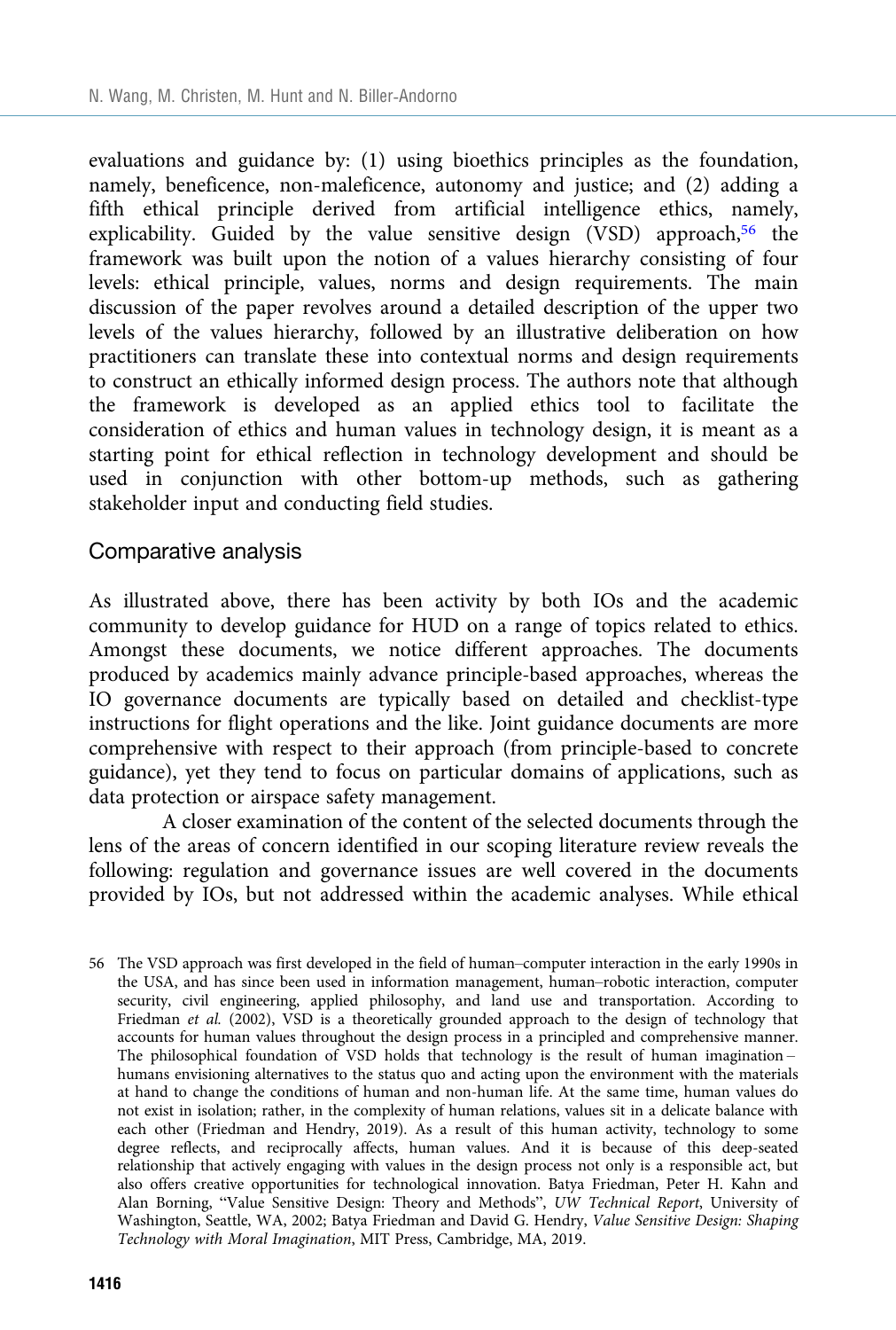issues are generally covered, there does not appear to be a tool that is comprehensive in its approach to these issues. None of the tools addressed more than twenty of the twenty-seven ethical concerns identified in our scoping literature review.57 The most obvious gaps are with respect to broader societal issues concerning, in particular, the relationship between humanitarian organizations and private industry, or the impact of drones on questions of identity and purpose for those involved in the provision of humanitarian aid. Yet, notably, these are key issues for operational decisions, i.e. whether a humanitarian organization should involve drones as a means to address concrete problems in specific contexts. [Table 4](#page-21-0) provides a comparison between the ethical concerns identified through our scoping literature review<sup>58</sup> and the six selected guidance documents.

# The proposed ethics assessment framework

In this section, we introduce the framework that we developed following the steps presented in the preceding sections. Frameworks addressing technology ethics can help appraise as well as shape the development and acceptability of a technology as it is unfolding, rather than having to attempt to foresee all the risks beforehand.<sup>59</sup> We stress that the integration of fundamental humanitarian principles of humanity, neutrality, impartiality and independence, along with other ethical values such as autonomy, justice, fairness, respect, responsibility and accountability, should also be a focus of attention for people involved in HUD.

## Rationale of the framework

In the area of applied ethics, guidance tools may be formulated at the level of a general area of discourse (e.g. technology ethics), or they may be specific to a particular problem (e.g. humanitarian use of drones). With respect to ethics assessment frameworks, the intent is to guide decision making and the performance of actions by supporting normative deliberation, making relevant values explicit, and offering a justified account for the answers provided to the problems at hand.60 The utility and effectiveness of frameworks depend on their comprehensiveness and clarity, and the potential for consistent operationalization of general principles to concrete ethical issues and for decision making by specific groups of actors. Our objective of developing an ethics assessment framework for HUD was to create a tool to aid decision making for the humanitarian drone community with respect to integrating ethical values for HUD, within the broader context of value sensitive innovation, and to support reflection and deliberation around these issues.

<sup>57</sup> N. Wang, M. Christen and M. Hunt, above note 4.

<sup>58</sup> Ibid.

<sup>59</sup> D. Cawthorne and A. R. van Wynsberghe, above note 55.

<sup>60</sup> Caroline Clarinval and Nikola Biller-Andorno, "Challenging Operations: An Ethical Framework to Assist Humanitarian Aid Workers in their Decision-making Processes", PLoS Currents, Vol. 23, No. 6, 2014.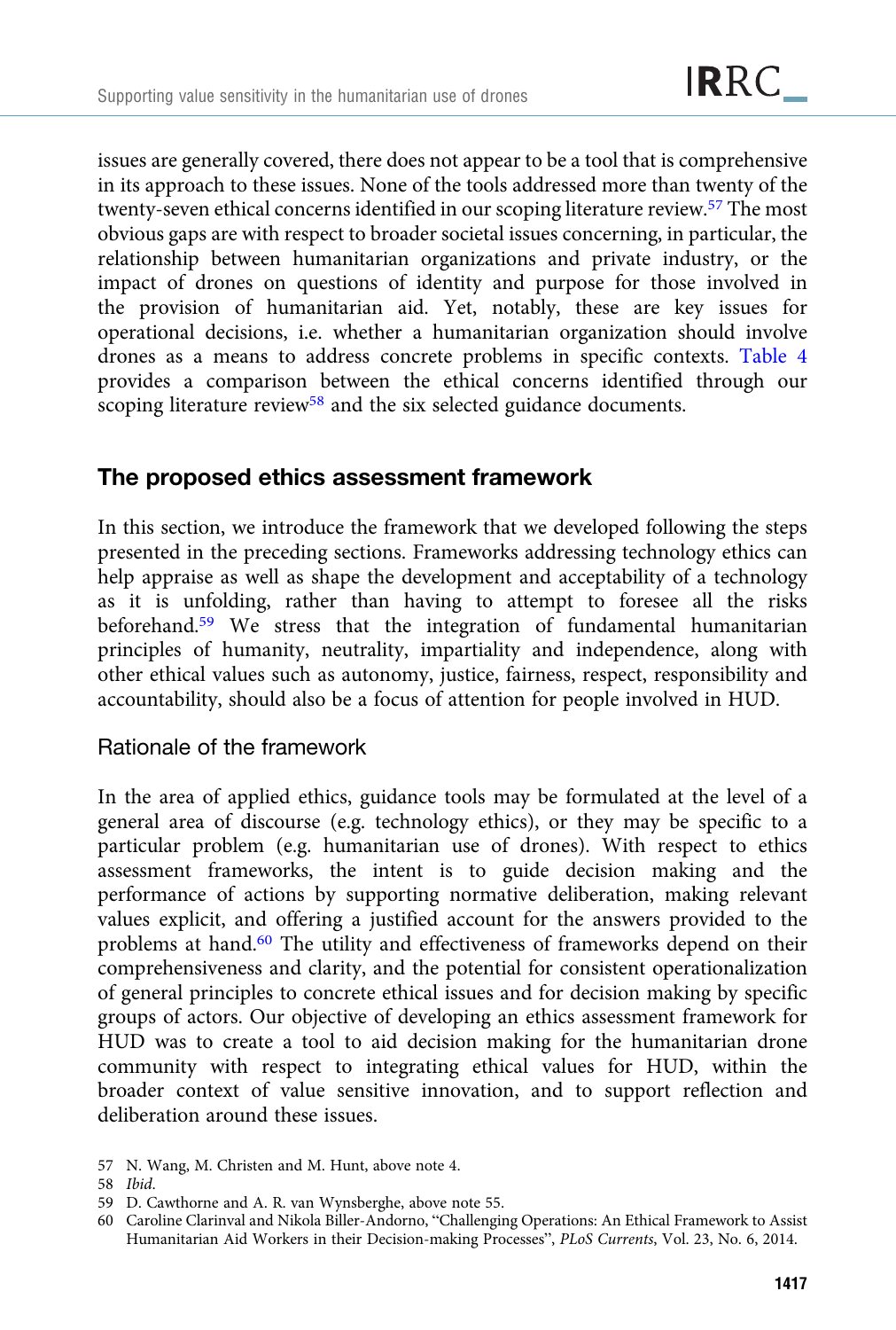| Primary<br>level        | Secondary<br>level         | <b>Tertiary level</b>                                    | <b>WBG</b><br>Guidance<br><b>Note</b> | <b>ICAO</b><br>$U-AID$<br>Guidance | ICRC/<br><b>BPH</b> Data<br>Protection<br>Handbook | <b>UAViators/</b><br><b>HHI</b> Code of<br>Conduct &<br>Guidelines | <b>TU Delft</b><br>paper | SDU and<br><b>TU Delft</b><br>paper |
|-------------------------|----------------------------|----------------------------------------------------------|---------------------------------------|------------------------------------|----------------------------------------------------|--------------------------------------------------------------------|--------------------------|-------------------------------------|
| Harm/benefit            | Minimizing<br>harm         | Focus on physical safety and<br>security of drone use    | $\mathbf{X}$                          | X                                  | X                                                  | X                                                                  | X                        | X                                   |
|                         |                            | Focus on environmental<br>impacts of drone use           |                                       | X                                  |                                                    |                                                                    | X                        | X                                   |
|                         |                            | Focus on compensating for<br>harm                        |                                       | X                                  |                                                    |                                                                    | X                        | X                                   |
|                         | Maximizing                 | Focus on specific benefits                               |                                       | X                                  | X                                                  |                                                                    |                          | $\mathbf{X}$                        |
|                         | welfare                    | Focus on general public<br>welfare                       | $\mathbf{X}$                          | X                                  | $\mathbf{X}$                                       | $\mathbf{X}$                                                       | X                        | X                                   |
| <b>Justice</b>          | Substantive<br>justice     | Focus on fair sharing of costs<br>and benefits           |                                       |                                    |                                                    | X                                                                  | X                        | X                                   |
|                         |                            | Focus on equitable access                                |                                       |                                    |                                                    | X                                                                  | X                        | X                                   |
|                         |                            | Focus on cost-effectiveness<br>and/or opportunity costs  | X                                     |                                    |                                                    | X                                                                  |                          | X                                   |
|                         | Procedural<br>justice      | Focus on stakeholder<br>accountability and<br>compliance | X                                     | X                                  | X                                                  | X                                                                  |                          |                                     |
|                         |                            | Focus on general responsible<br>use of drones            | X                                     | X                                  | X                                                  | X                                                                  | X                        | $\mathbf{X}$                        |
| Respect for<br>autonomy | Respect for<br>individuals | Focus on technical aspects of<br>information security    | X                                     | X                                  | X                                                  | X                                                                  |                          |                                     |
|                         |                            | Focus on general<br>considerations of privacy            | X                                     | X                                  | X                                                  | X                                                                  | X                        | X                                   |
|                         | Respect for<br>communities | Focus on active community<br>engagement                  | X                                     |                                    | X                                                  | X                                                                  |                          | X                                   |
|                         |                            |                                                          |                                       |                                    |                                                    |                                                                    |                          | Continued                           |

#### Table 4. Comparative results regarding areas of ethical concern for humanitarian use of drones

<span id="page-21-0"></span>1418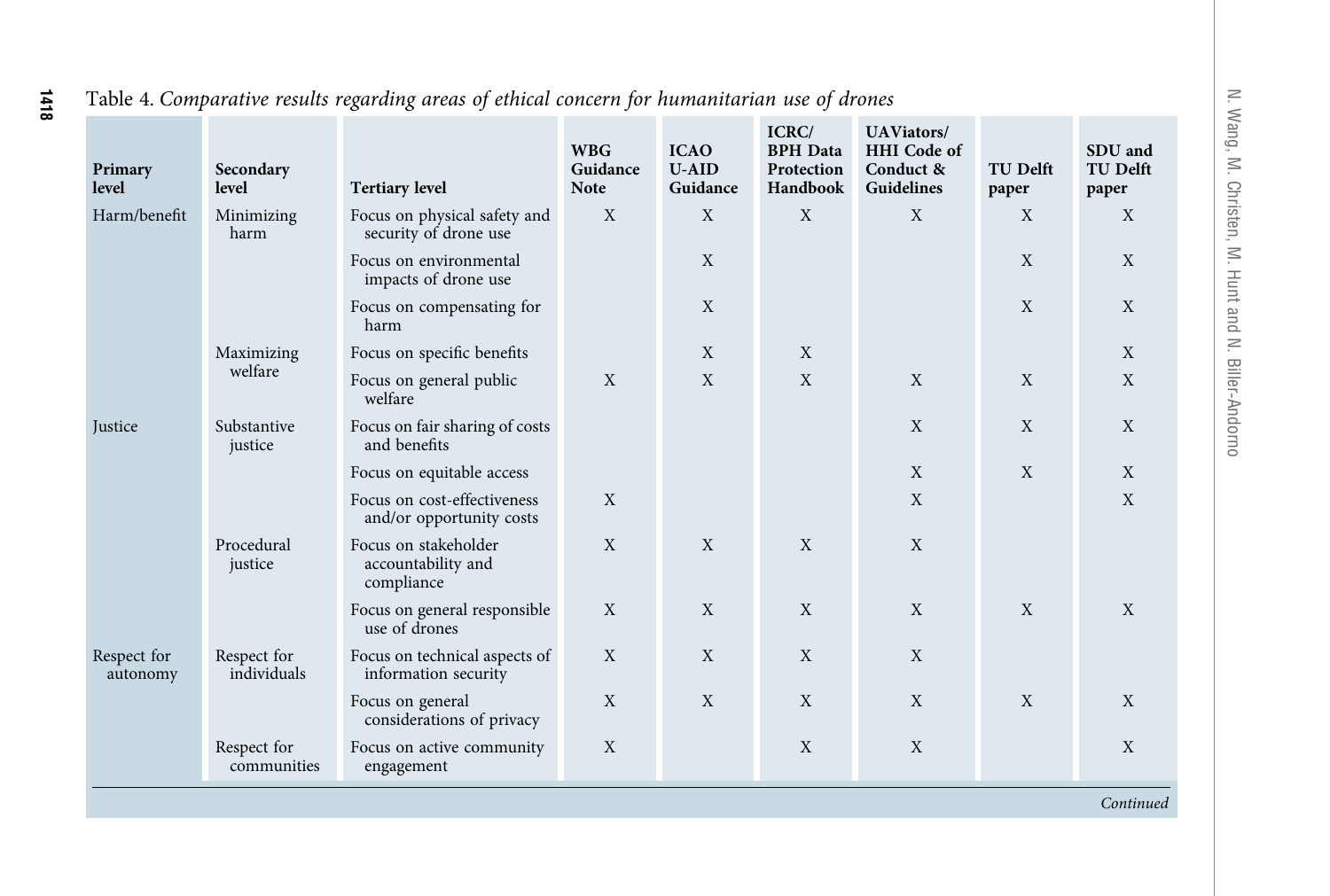| Primary<br>level                      | Secondary<br>level        | <b>Tertiary level</b>                                                                       | <b>WBG</b><br>Guidance<br><b>Note</b> | <b>ICAO</b><br>$U-AID$<br>Guidance | ICRC/<br><b>BPH</b> Data<br>Protection<br>Handbook | <b>UAViators/</b><br><b>HHI</b> Code of<br>Conduct &<br><b>Guidelines</b> | <b>TU Delft</b><br>paper | SDU and<br><b>TU Delft</b><br>paper |
|---------------------------------------|---------------------------|---------------------------------------------------------------------------------------------|---------------------------------------|------------------------------------|----------------------------------------------------|---------------------------------------------------------------------------|--------------------------|-------------------------------------|
|                                       |                           | Focus on broader forms of<br>stakeholder engagement                                         | X                                     | X                                  |                                                    | X                                                                         |                          | X                                   |
| Regulation                            | Content gaps in           | Focus on safety regulations                                                                 | X                                     | X                                  | X                                                  | X                                                                         |                          | X                                   |
| and<br>governance                     | regulation                | Focus on airspace<br>integration regulations                                                | X                                     | X                                  |                                                    | X                                                                         |                          |                                     |
|                                       |                           | Focus on data protection<br>regulations                                                     | X                                     | X                                  | X                                                  | X                                                                         |                          |                                     |
|                                       | Procedural<br>dysfunction | Focus on inadequate or<br>ambiguous regulatory<br>process                                   | X                                     | X                                  | X                                                  | X                                                                         |                          |                                     |
|                                       |                           | Focus on undefined<br>regulatory authorities                                                | X                                     |                                    |                                                    | X                                                                         |                          |                                     |
| <b>Broader</b><br>societal<br>impacts | Public<br>perception      | Focus on effectiveness,<br>accountability,<br>transparency and trust of<br>humanitarian aid | X                                     | $\mathbf{X}$                       | X                                                  | X                                                                         | X                        | X                                   |
|                                       |                           | Focus on reputational risks                                                                 | X                                     |                                    | X                                                  | X                                                                         | X                        |                                     |
|                                       |                           | Focus on consistency of<br>drone use with<br>humanitarian principles                        | X                                     |                                    | X                                                  | $\mathbf{X}$                                                              | X                        |                                     |
|                                       |                           |                                                                                             |                                       |                                    |                                                    |                                                                           |                          |                                     |

Continued

Supporting value sensitivity in the humanitarian use of drones Supporting value sensitivity in the humanitarian use of drones

IRRC\_

Table 4. Continued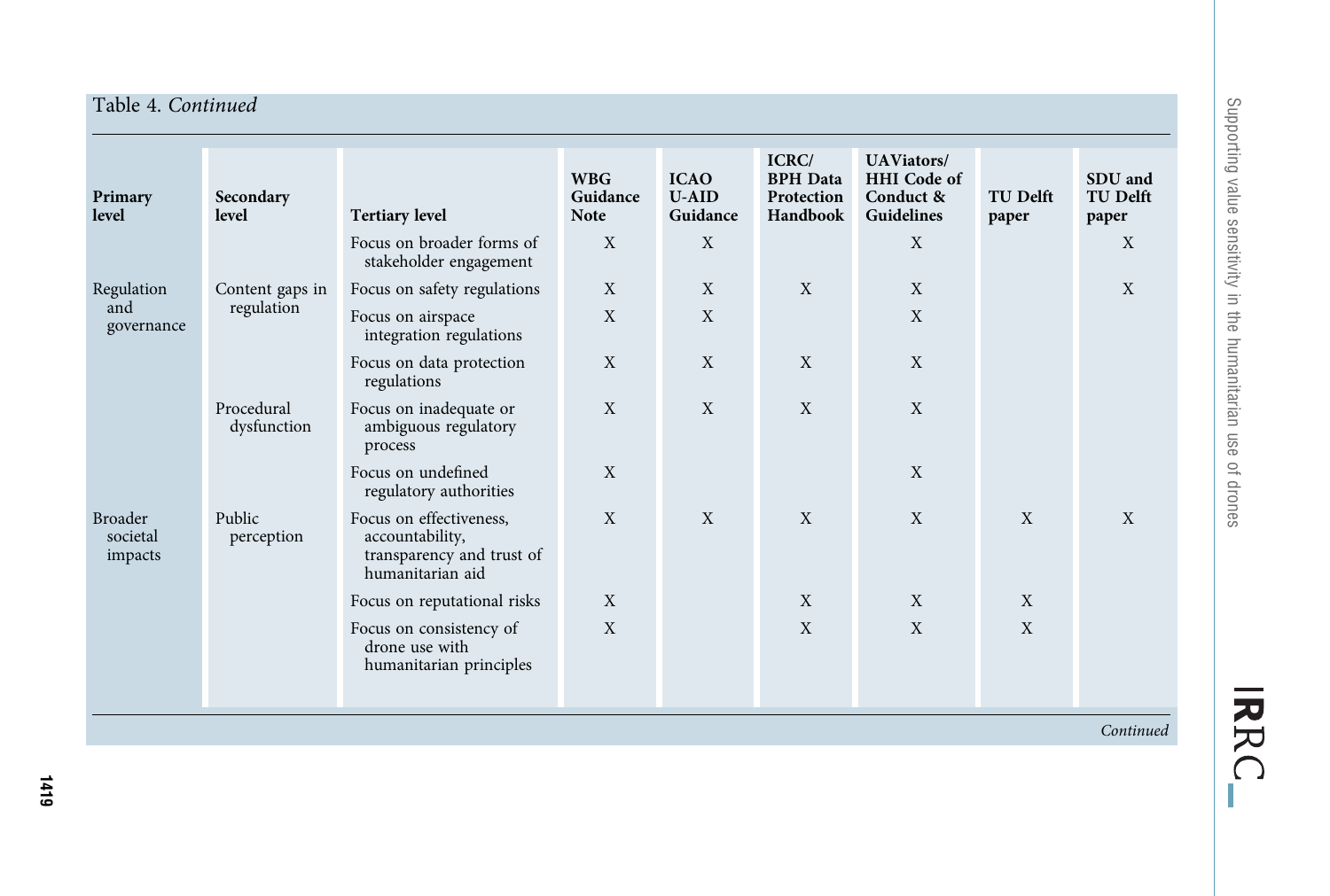| Primary<br>level | Secondary<br>level                                                             | <b>Tertiary level</b>                                                                                                                                                                               | <b>WBG</b><br>Guidance<br><b>Note</b> | <b>ICAO</b><br>$U-AID$<br>Guidance | ICRC/<br><b>BPH</b> Data<br>Protection<br>Handbook | <b>UAViators/</b><br><b>HHI</b> Code of<br>Conduct &<br>Guidelines | <b>TU Delft</b><br>paper | SDU and<br><b>TU Delft</b><br>paper |
|------------------|--------------------------------------------------------------------------------|-----------------------------------------------------------------------------------------------------------------------------------------------------------------------------------------------------|---------------------------------------|------------------------------------|----------------------------------------------------|--------------------------------------------------------------------|--------------------------|-------------------------------------|
|                  | Relations<br>between<br>humanitarian<br>organizations<br>and drone<br>industry | Focus on the power (im)<br>balance between<br>humanitarian<br>organizations and the<br>drone industry<br>Focus on using drones<br>through "in-house<br>capacity" v. "external<br>service providers" | X                                     |                                    |                                                    | X                                                                  |                          |                                     |
|                  | Identity of<br>humanitarian<br>aid providers                                   | Focus on "bunkerization"<br>and the impacts of<br>technology on aid<br>providers and recipients                                                                                                     |                                       |                                    |                                                    |                                                                    | X                        |                                     |
|                  |                                                                                | Focus on "solutionism" in<br>aid provision<br>Focus on the "turn to<br>innovation" in the aid                                                                                                       |                                       |                                    |                                                    |                                                                    |                          |                                     |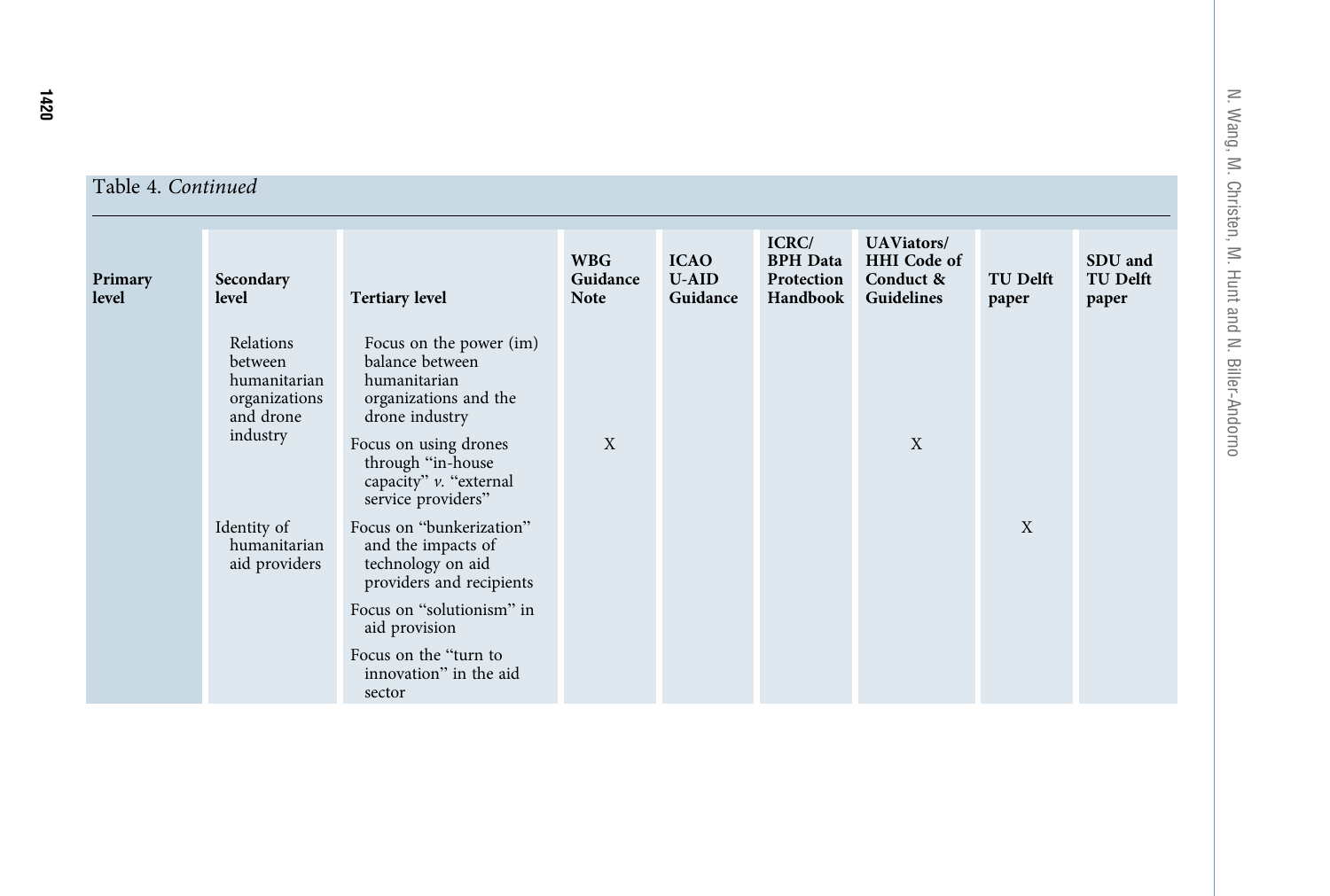Our target audience in developing the framework was primarily aid organizations and practitioners in both humanitarian and development sectors. The content of the framework, including the set of questions enclosed, may also help support reflection, discussion and deliberation among other involved actors, from industry to government and communities. Echoing the growing awareness of ethics among technologists and engineers – especially among those active in advocating the VSD approach – we also hope that the framework could provide an accessible resource for technology developers and designers to further engage with ethical issues.61 In line with these goals, we sought to develop an ordered series of questions to prompt reflection and discussion at each stage of deliberation, along with clear guidance on when the framework is to be used and how it is to function.

## Methodology of the framework development

Building on the previous steps, a crucial component of the framework development was consultation with a range of individuals involved in HUD, and with scholars working in areas relevant to this domain. Participants included researchers with expertise in humanitarian studies, sociology, ethics, anthropology and law, as well as practitioners from international humanitarian organizations, intergovernmental organizations and the drone industry. This consultation process involved the following five steps:

- (1) An initial draft of the framework was circulated among nineteen individuals to obtain written comments at the beginning of 2021. Their feedback was used to make refinements for cohesion, clarity and scope.
- (2) An online workshop was then held on 23–24 March 2021 with fourteen participants providing further input and discussing elements of the first draft. This feedback was taken into consideration in the next iteration of the framework development.
- (3) A second draft was then developed and subsequently sent to the same group to solicit further feedback, which was incorporated into the next iteration.
- (4) The third draft was shared with participants at a three-day hybrid-format workshop held on 1–3 June 2021. During the workshop, the framework was tested against realworld scenarios in small group simulation exercises (see the "Application of the FEAHD" section below for an example of a vignette; more details are available on the project website<sup>62</sup>). The small groups reported back to the larger group and a broader discussion of the fit and alignment of the framework to respond to HUD operations took place.
- (5) Based on the feedback obtained at this workshop, including insights gained through the simulation exercises, the framework was finalized. The final version of the framework is presented in detail in the Annex, and its application to a hypothetical case study is discussed below.

<sup>61</sup> D. Cawthorne and A. R. van Wynsberghe, above note 55.

<sup>62</sup> Further resources about the FEAHD are presented on the project website, available at: [www.ethics.dsi.uzh.](https://www.ethics.dsi.uzh.ch/projects/FEAHD/) [ch/projects/FEAHD/](https://www.ethics.dsi.uzh.ch/projects/FEAHD/).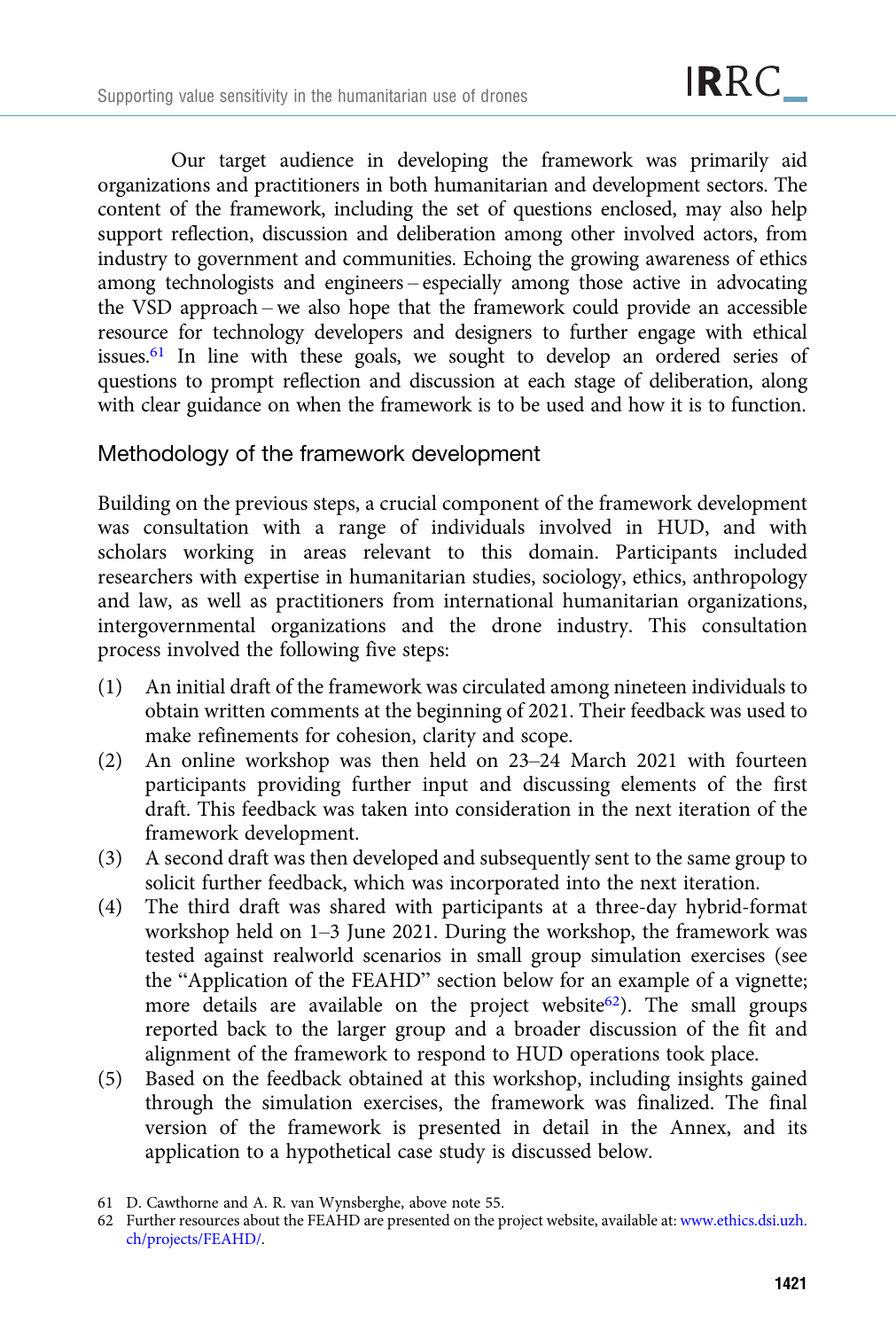## The Framework for the Ethics Assessment of Humanitarian Drones (FEAHD) and its Application

## Structure of the FEAHD

The FEAHD consists of three levels of considerations, asking different sets of questions to the potential users. [Figure 1](#page-26-0) provides a visual representation of the FEAHD, which aims to give an accessible overview of the structure of the FEAHD, and is used for illustration and dissemination purposes.<sup>63</sup> On an overarching level (i.e. "normative orientation", see [Figure 1](#page-26-0)), an array of ethical values relevant to HUD are outlined to inform and orient deliberation, discussion and decision making regarding HUD. On a foundational level (i.e. "institutional foundation", see [Figure 1\)](#page-26-0), resources for ethics preparedness are suggested. These two sources of guidance together provide the context for a valuebased decision chain (i.e. the decision chain, see centre bar of [Figure 1](#page-26-0)), beginning with whether to embark upon a drone project, and continuing on to consider how to undertake drone operations in a responsible and sustainable manner.

In particular, we propose five values on the "normative orientation" level, based on the findings of the scoping literature review, and feedback received during the consultation process. These values include: optimizing benefit and minimizing harm, safeguarding justice, respecting autonomy, adhering to regulatory and governance standards, and promoting humanitarian principles. On the "institutional foundation" level, we draw on the concept of "ethics preparedness"<sup>64</sup> – a notion referring to an organization's capacity and state of readiness to support their staff, and to work collaboratively with partners and others, to respond to ethical issues. These supports may include common instruments such as statements of organizational values, codes of conduct, or policies and procedures. They could also take the form of internal organizational structures such as identifying someone with an advisory role for ethics questions or forming an ethics task force. External organizational structures may also be established, such as working with an arm's-length ethics advisory board. These sets of resources (core values, guidance documents and institutional support structures) are different in form and focus, reflecting some key areas identified through the literature review and consultation processes. They are functionally independent from each other, but can also be used in a coordinated fashion. For instance, "safeguarding justice" could be strengthened by ensuring that justice is appropriately reflected in

<sup>63</sup> The visual representation of the FEAHD was printed on an A6 "postcard" to support dissemination and distribution activities among humanitarian organizations and other entities involved in HUD. The "postcard" also contains a link to the project website, available at: [www.ethics.dsi.uzh.ch/projects/](https://www.ethics.dsi.uzh.ch/projects/FEAHD/) [FEAHD/](https://www.ethics.dsi.uzh.ch/projects/FEAHD/).

<sup>64</sup> Abha Saxena, Peter Horby, John Amuasi, Nic Aagaard, Johannes Köhler, Ehsan Gooshki, Emmanuelle Denis, Andreas Reis, the ALERRT-WHO Workshop and Raffaella Ravinetto, "Ethics Preparedness: Facilitating Ethics Review During Outbreaks – Recommendations from an Expert Panel", BMC Medical Ethics, Vol. 20, No. 29, 2019.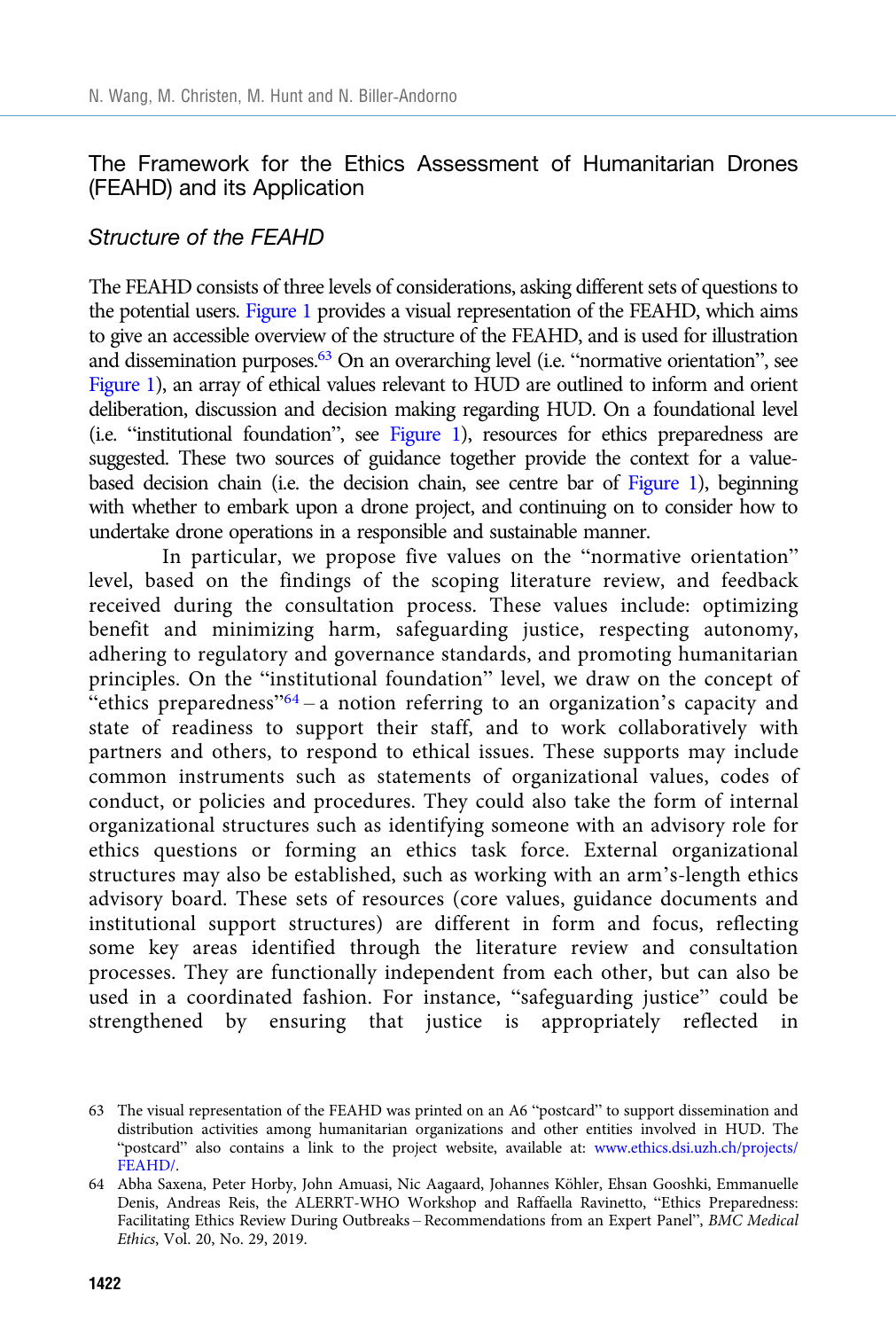<span id="page-26-0"></span>

Figure 1. Overview of the Framework for the Ethics Assessment of Humanitarian Drones (FEAHD).

organizational guidance documents and emphasized by those individuals or groups holding internal or external ethics advisory roles.

## Application of the FEAHD

To illustrate the application of the FEAHD, we present below the simulation exercise of one of the vignettes that was undertaken by participants at the final consultation workshop we held in June 2021.<sup>65</sup>

# Vignette description

Following a destructive typhoon, organization Y intends to support disaster response activities in the particularly hard-hit city T, in cooperation with non-governmental organizations, including a search and rescue team and a country office of a humanitarian organization, and in collaboration with the United Nations Disaster Assessment and Coordination (UNDAC) teams.

A quad-copter drone is anticipated to be used. The drone has two cameras (one with high-definition colour and one with thermal bands) which would allow live, on-screen observation of the area captured by the camera. It can fly as far as

<sup>65</sup> In the development of the vignettes, we took inspiration from real-world humanitarian actions referenced by D. Soesilo et al., above note 11.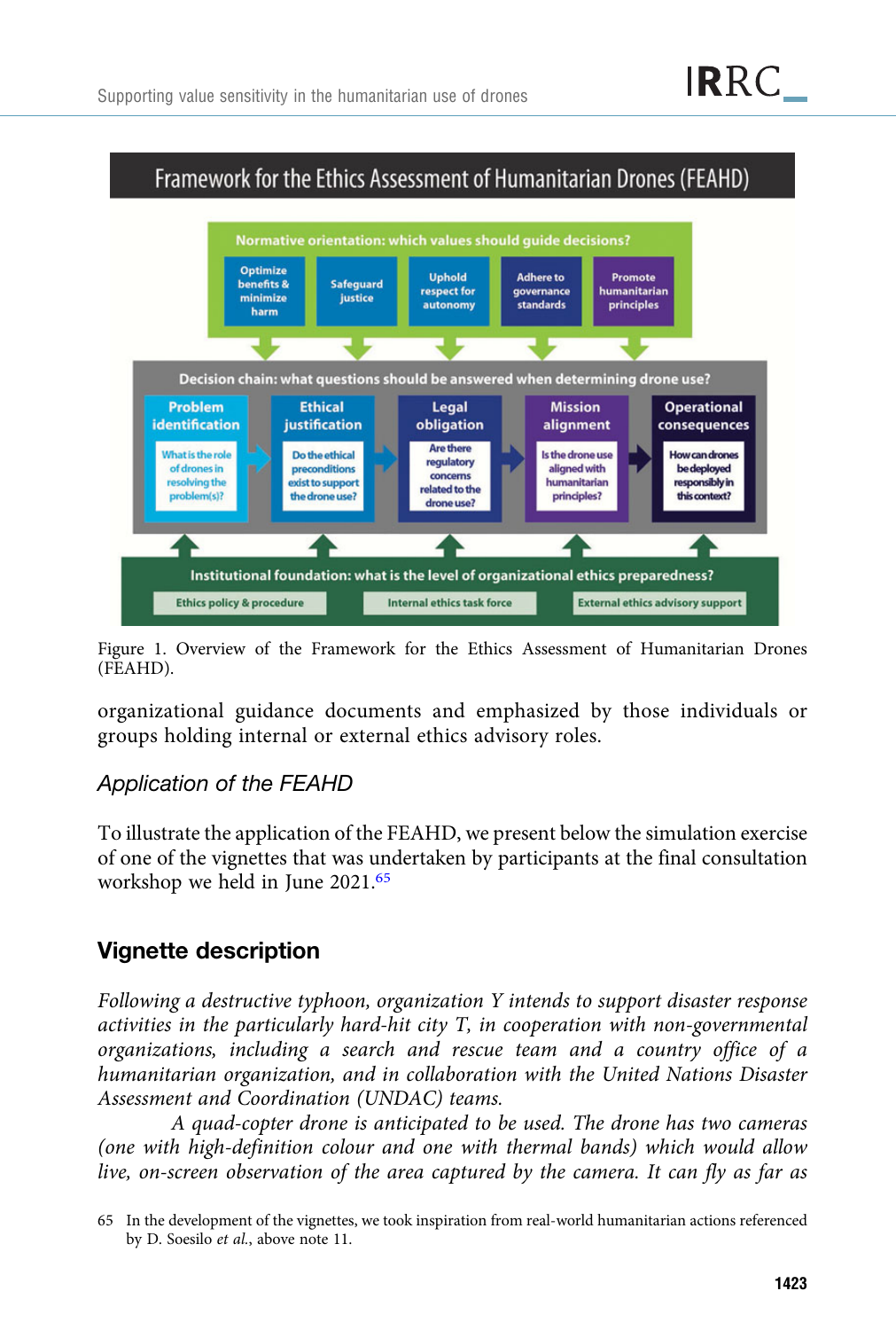2 km from its controller, and has a maximum flight time of 25 minutes. In particular, Y intends to conduct a number of missions in and around city T, and provide an aerial view of roadways, damaged buildings and to gather other real-time information about the typhoon's impacts.

One such mission includes flying over a hospital that has reportedly been damaged by the storm. Roadways to reach the hospital are blocked, and there is concern for the safety of team members if they were to travel by road to assess the state of the building. The deployment of the quad-copter drone will provide aerial imagery of the hospital, allow the team to assess the damage from the air, and provide accurate information on the needs for repairs and materials.

There is uncertainty about the authorization process for this operation. It is possible that by the time the drone flights are authorized by the national aviation and other regulatory authorities, the roads will have already been cleared and the major search and rescue work already completed.

# Framework Application

- 1. With respect to "normative orientation", two values are particularly relevant to this case: optimizing benefits, and adhering to governance standards.
- 2. Regarding "institutional foundation", different approaches may apply. For instance, if relevant ethics policies and procedures are in place, then they should be complied with straightforwardly. It could also be possible that guidelines for use cases (such as infrastructure assessment through drones) with some similarities to the actual case are available that could serve as a template to facilitate the authorization process. Additionally, the team should have clarity about who they could contact (e.g. internal ethics advisor or external support) to request input if required.
- 3. In relation to the decision chain, the following steps may be applicable:
- (1) Problem identification:
	- The primary use of drones is to guide the search and rescue teams
	- . Secondary use of drone data for infrastructure repair could be possible
- (2) Ethical justification:
	- . The use of drones may affect aid supply allocation
	- . The drones may detect other people in need (distress) during flight, possibly creating dilemmas of who (and how) to help first
	- . The images captured by the drones may contain data about affected populations, touching upon the issue of data handling, especially regarding sensitive data
	- . Limited scope for consultation or engagement with communities due to the emergency may create unexpected tension between humanitarian organizations and involved communities
- (3) Legal obligation: identify potential challenges due to timing of approval procedures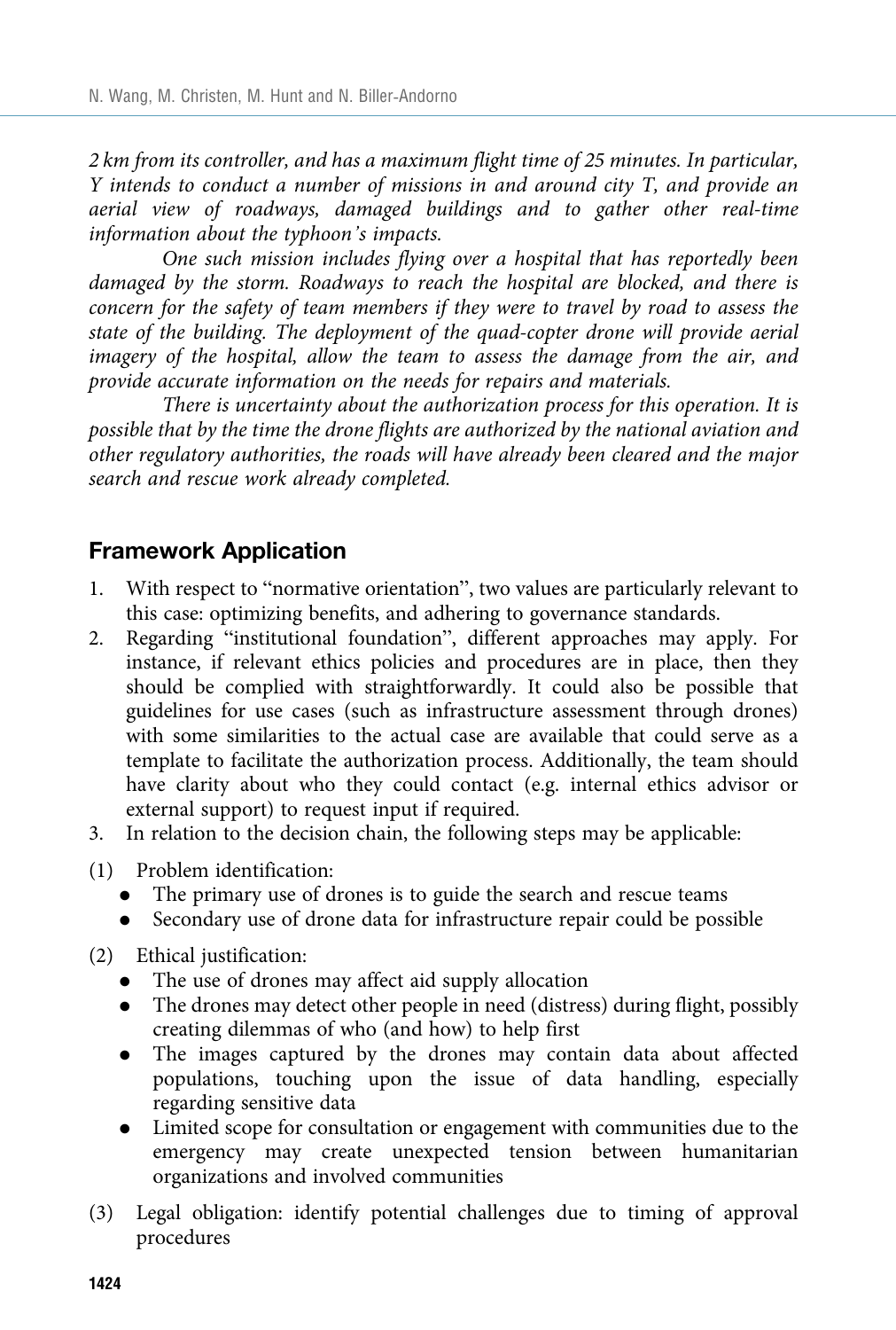- (4) Mission alignment: clarify what to do with the information that is collected, including if people in distress are identified
- (5) Operational consequences: define communication and plans for how to proceed when approval is received or if it is delayed, including contingency plans.

# Additional guidance

Further details are provided in the Annex and on the project website,<sup>66</sup> including example questions linked to the different components of the framework. These additional questions are intended to provide further lines of reflection and discussion for users of the framework who wish to look more closely at particular dimensions of the framework (for example, when a team is considering the topic of regulation, they could pull up the linked questions in order to look at this element in greater detail). It is not intended that users of the framework respond to every question, but that they draw on the bank of questions as a resource to support value sensitivity for their respective HUD activities.

# Conclusion

Given the growing interest in drone deployment in the humanitarian sector, and a more favourable regulatory environment in adopting drones in the civilian context in recent years, the ethical implications of HUD and governance guidance addressing them have received increasing attention. This trend indicates a heightened awareness of ethics among scholars and practitioners, echoing the debate about the rise of the "good drones" in the aid sector. Our research sits at the intersection of three domains: applied ethics, humanitarian studies, and science and technology studies. We drew on the findings of existing research to bring together insights from the theoretical and the experiential and to inform the development of an ethics assessment framework that is empirically informed and responsive to stakeholders' expressed interests. Those interests range from strengthening public health outcomes, to managing airspace regulations and promoting community wellbeing, as well as their real-world needs – encompassing economic, political, commercial and reputational concerns.<sup>67</sup>

Like many other contemporary frameworks,<sup>68</sup> the FEADH is a multi-level instrument, with components ranging from general values, to key questions guiding relevant ethical decisions, to resources for institutional preparedness. In its decision chain, it guides the user through a sequence of key questions in relation to problem identification, ethical justification, legal obligation, mission alignment and

<sup>66</sup> See above note 62.

<sup>67</sup> N. Wang, 2019, 2020, above note 31; N. Wang, 2021a, 2021b, above note 36; N. Wang, M. Christen and M. Hunt, 2021, above note 4.

<sup>68</sup> European Commission, Ethics Guidelines for Trustworthy AI, Brussels, 8 April 2019, available at: [https://](https://digital-strategy.ec.europa.eu/en/library/ethics-guidelines-trustworthy-ai) [digital-strategy.ec.europa.eu/en/library/ethics-guidelines-trustworthy-ai.](https://digital-strategy.ec.europa.eu/en/library/ethics-guidelines-trustworthy-ai)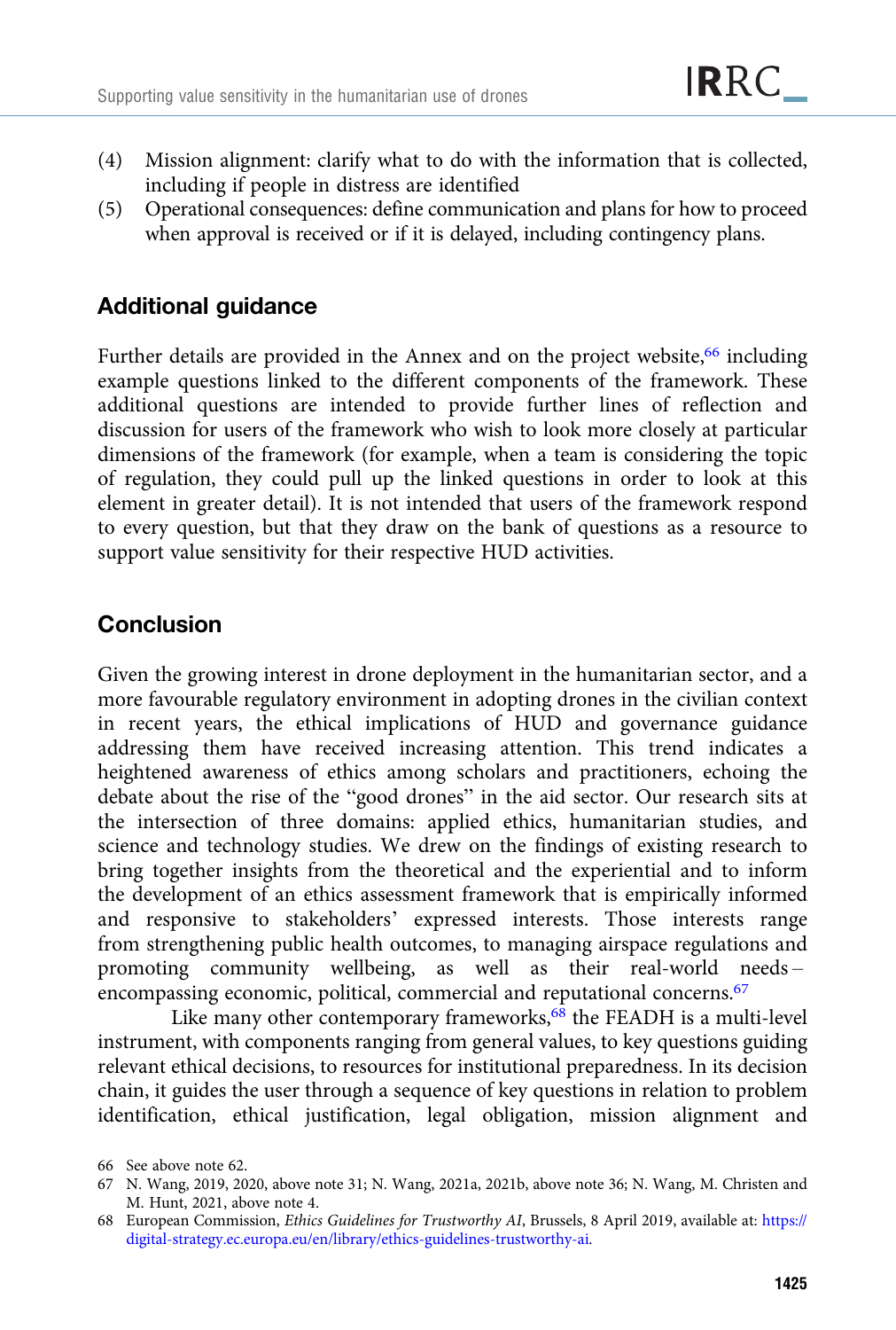<span id="page-29-0"></span>operational consequences, and operationalizes the areas of inquiry with questions to guide reflection and deliberation. The empirically informed and consultative process of developing the framework enabled us to draw on a range of sources of insight and knowledge on this topic, and also to identify perceptions and key areas of concern for individuals involved in, or affected by, HUD.

By integrating considerations related to normative values, institutional preparedness, and key questions to ask across the decision chain related to the implementation of a drone project, the framework makes a distinctive contribution relative to other resources currently available in this area. One generic limitation of the framework is that it will likely become outdated with future technological and policy developments. Relatedly, its practical use with respect to variations across use cases might reveal some ambiguities or considerations of alignment that need to be remedied in future versions. The FEADH is, thus, conceived as a "living document" that needs ongoing revision to be responsive to additional challenges, refinements, and learning as HUD continues to evolve in humanitarian action and development programmes.

As feedback is received related to the use of the FEAHD, we believe that the development of additional explanatory or supporting material would be beneficial. Importantly, the document is primarily focused on humanitarian organizations and practitioners, and this is the group (along with academic researchers) who were most involved in consultations around the framework development. We sought to access other perspectives through the two empirical studies in Nepal and Malawi, but additional aspects of this topic are likely to be uncovered through engagement with additional stakeholder groups as HUD activities continue to emerge.

We hope that the FEAHD also provides a starting point for further reflection and discussion among stakeholders to engage with ethics and to support value sensitive innovation in humanitarian and development settings – for example, by providing insights for a methodological approach and structure to develop ethics resources for different domains of innovation. At the same time, our intention is that the FEAHD will continue to be refined through insights from additional perspectives and contexts, and be enriched through the experiences of teams or individuals engaged with HUD and beyond. Ultimately, our objective is to encourage reflection, discussion and deliberation about how values can be taken into account at all stages of considering and using drones in humanitarian settings, along with attention to structured approaches to ethics support.

## Annex: Framework for the Ethics Assessment of Humanitarian Drones (FEAHD)<sup>69</sup>

In the sections that follow, we provide additional questions and components with the goal of supporting teams using the FEAHD to drill down and consider

<sup>69</sup> The framework presented herewith in the Annex is a condensed version of the FEAHD. Further resources about the FEAHD and its applications are presented on the project website, above note 62.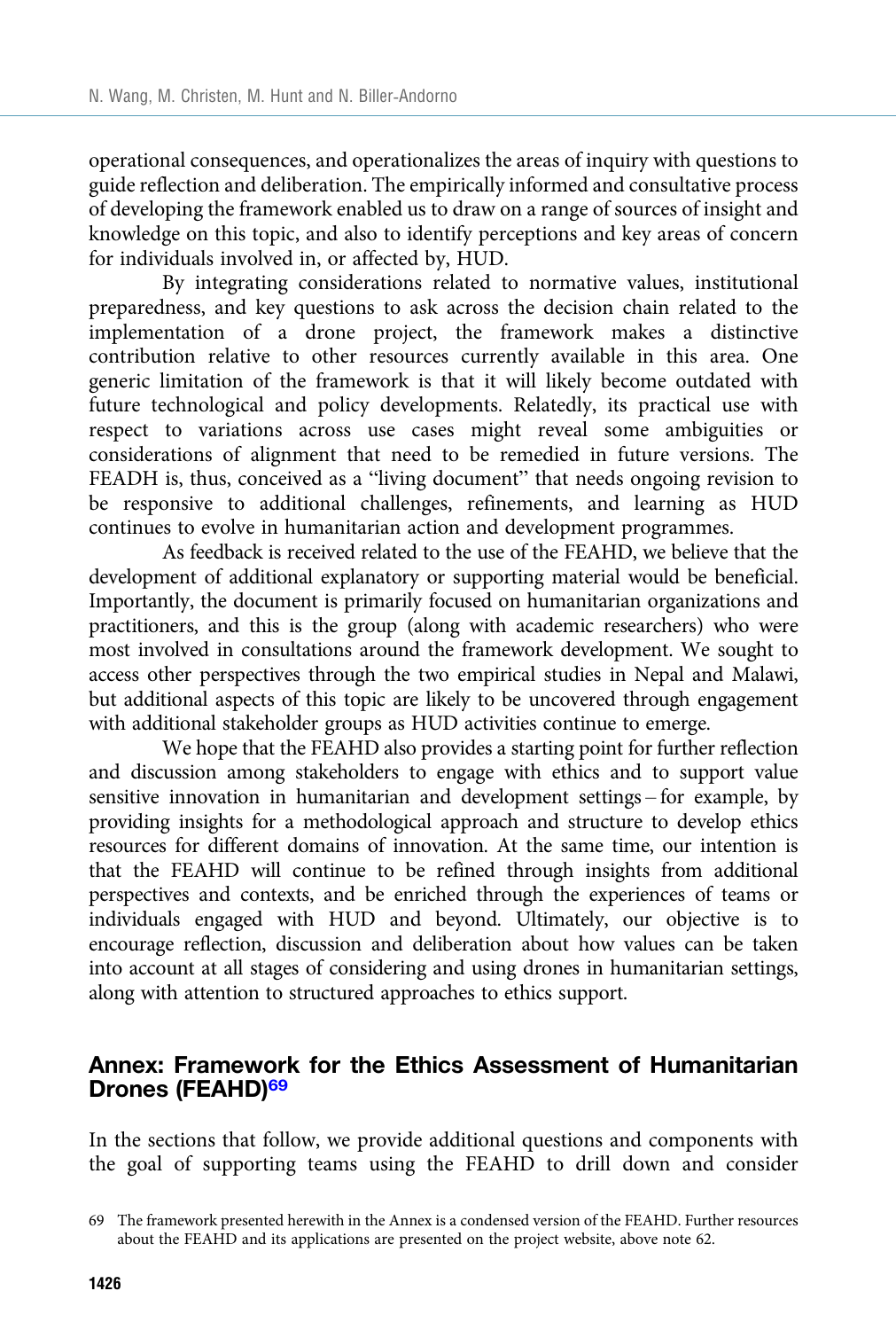further aspects of a particular topic across the decision chain, or an aspect of ethics preparedness. It is not intended that users of the framework consider all of these questions, but rather that they use them as they dial in or dial out their attention between the broader structure of the FEAHD, and looking more closely at a particular aspect, all with the goal of supporting attention to values across the different stages of HUD activities. For an overview of the framework, see [Figure 1.](#page-26-0)

## I. Normative orientation: Which values should guide decisions?

Deciding whether and how to embark on a drone project in the aid sector will benefit from attention to how values can be linked to practices through a clear normative orientation. As a starting place for reflection about the humanitarian use of drones, the FEAHD proposes five value orientations based on a review of the literature on ethical issues related to humanitarian drone use, and a series of expert consultations.[70](#page-29-0) These values include the following:

- **•** Optimize benefits, minimize harm
- Safeguard justice
- **■** Uphold respect for autonomy
- Adhere to governance standards
- **EXECUTE:** Promote humanitarian principles

## II. Decision chain: What questions should be answered when determining drone use?

The decision chain proposes a sequence of key questions that should be asked and answered in making the strategic decision regarding whether and how to use drones in a specified context, and in relation to the five principles noted above. Additional questions are presented below which are linked to each of the main steps of the decision chain. This bank of additional questions is intended to support further lines of reflection for those seeking to delve deeper into a specific component of the decision chain.

- $\blacksquare$  Problem identification: What is the role of drones in resolving the problem(s)?
	- . What is the problem?
	- . What is the context of the proposed drone use?
	- Who are the key stakeholders?
- **Ethical justification:** Do the ethical preconditions exist to support drone use in this context?
	- What are the potential harms and benefits?
	- . How can justice be safeguarded?
	- How can respect be demonstrated?

<sup>70</sup> [Table 4](#page-21-0) in the main text provides a detailed account of how these value orientations are contextualized with respect to HUD.